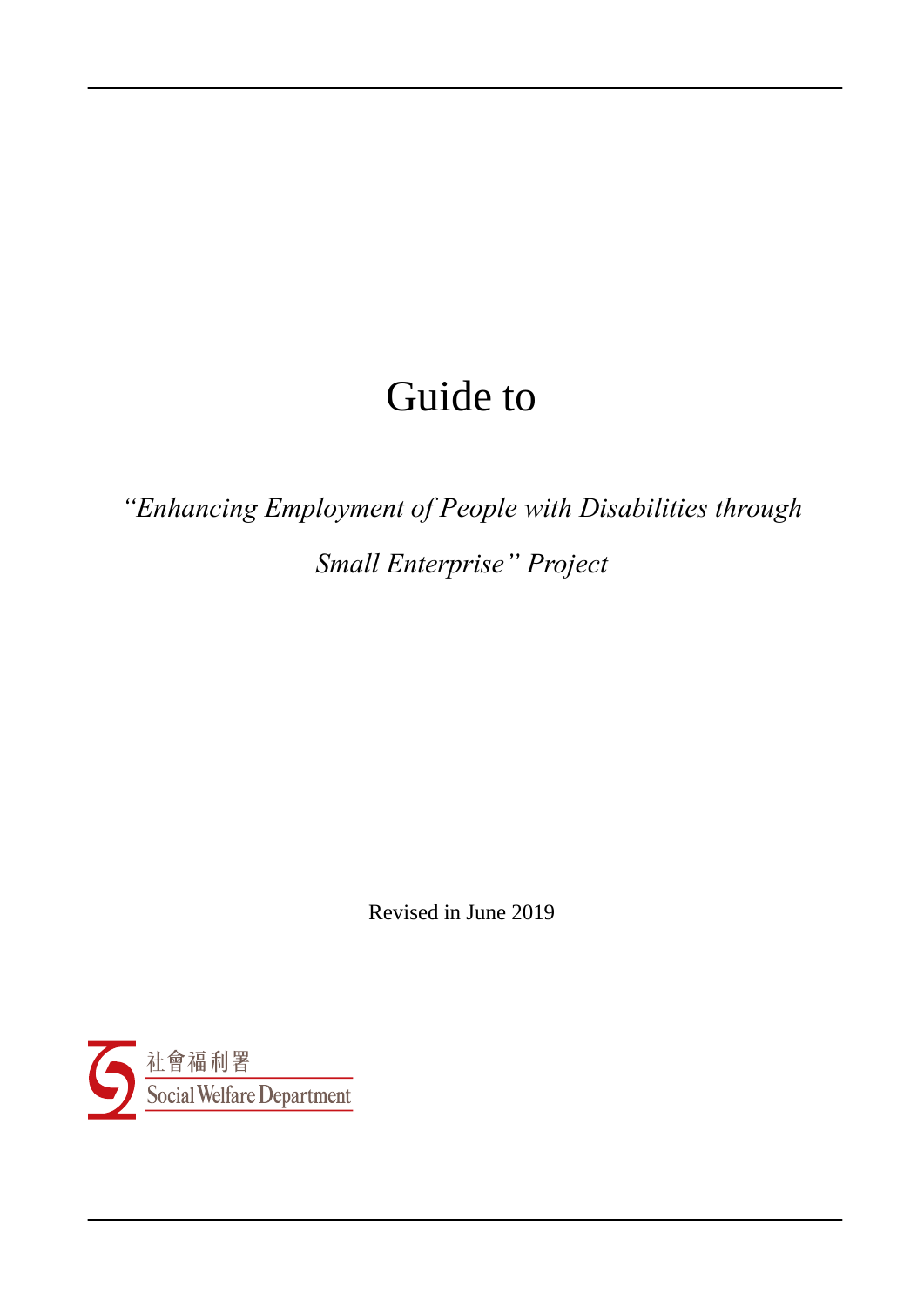# **Content**

Chapter 1 - Introduction

- 1.1 Background
- 1.2 What is the "Enhancing Employment of People with Disabilities through Small Enterprise" Project

Chapter 2 - General

- 2.1 Objective
- 2.2 Guiding principle
- 2.3 Who are eligible to apply
- 2.4 Form of funding support
- 2.5 How to apply
- 2.6 Responsibilities of the applicants

Chapter 3 - Application Form

- 3.1 General
- 3.2 Data of the applicant
- 3.3 Details of the business proposal
- 3.4 Information on organisation and subsidiary company

Chapter 4 - Procedures

- 4.1 Authority
- 4.2 Assessment procedures
- 4.3 Vetting criteria
- 4.4 Notification of results and signing of agreement
- 4.5 Withdrawal
- 4.6 Re-submission
- 4.7 Return of applications

# Chapter 5 - Administrative Highlights

- 5.1 Contractual requirements
- 5.2 Probity and internal control requirements
- 5.3 Requirements for prior approval
- 5.4 Change of key personnel
- 5.5 Payment arrangements
- 5.6 Books of accounts and records
- 5.7 Progress report
- 5.8 Enhanced support to businesses funded by the Project
- 5.9 Review Panel
- 5.10 Procurement procedures
- 5.11 Title to equipment
- 5.12 Acknowledgement of support
- 5.13 Suspension or termination of funding support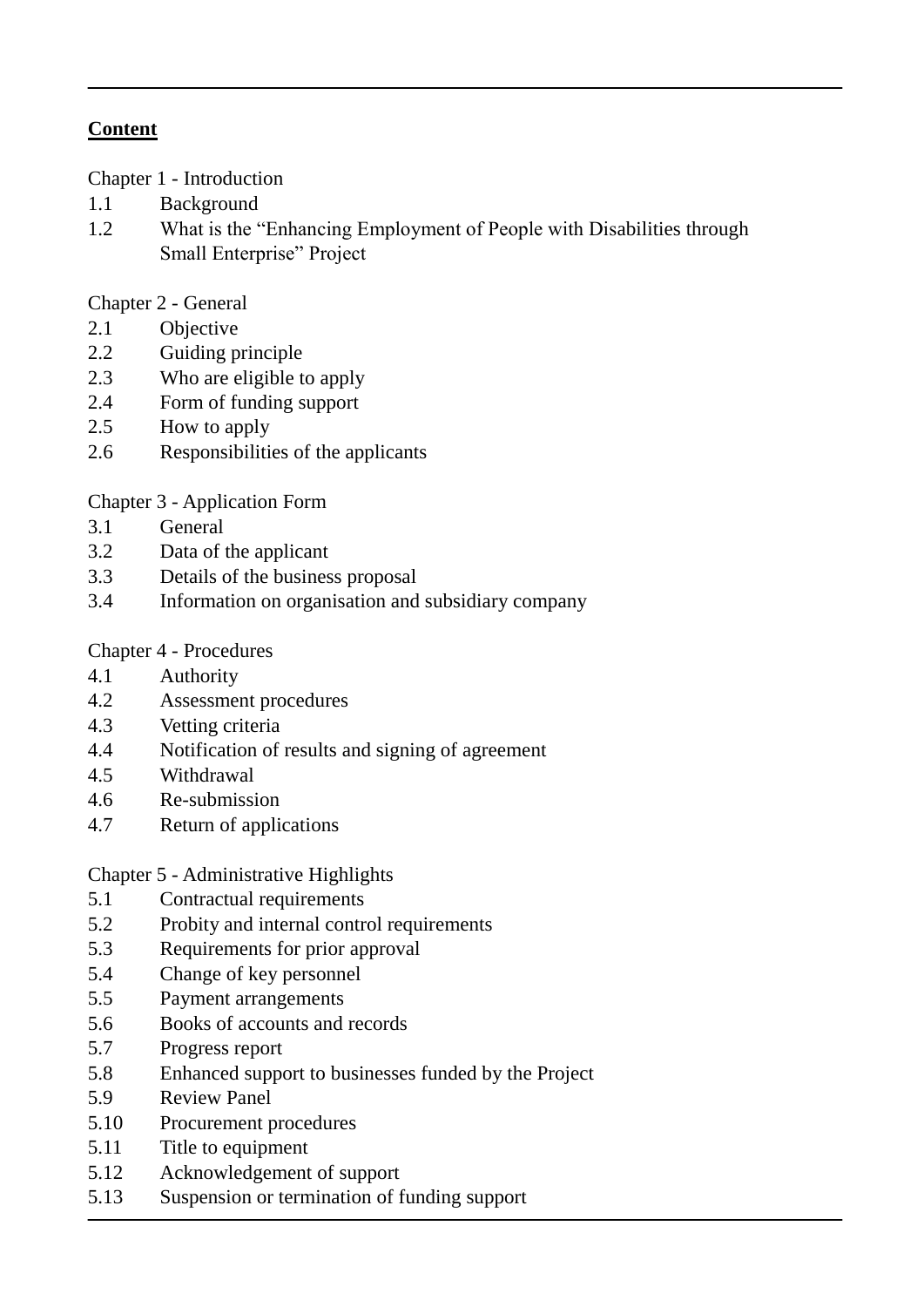# **Content**

- 5.14 Cessation of business
- 5.15 Unauthorised expenses
- 5.16 Return of unspent balance of operating grant

Chapter 6 - Assistance to Applicants during the Application Process

- 6.1 Project Secretariat
- 6.2 Marketing Consultancy Office (Rehabilitation)

#### **Annex**

- 1 Basis for Determining the Capital Grant and Operating Grant
- 2 Checklist for Preparation of Application Form
- $3$  Checklist for Preparation of Appendices  $1 4$
- 4 Checklist for Submission of Application
- 5 Basis for Calculation of the Unspent Balance of the Operating Grant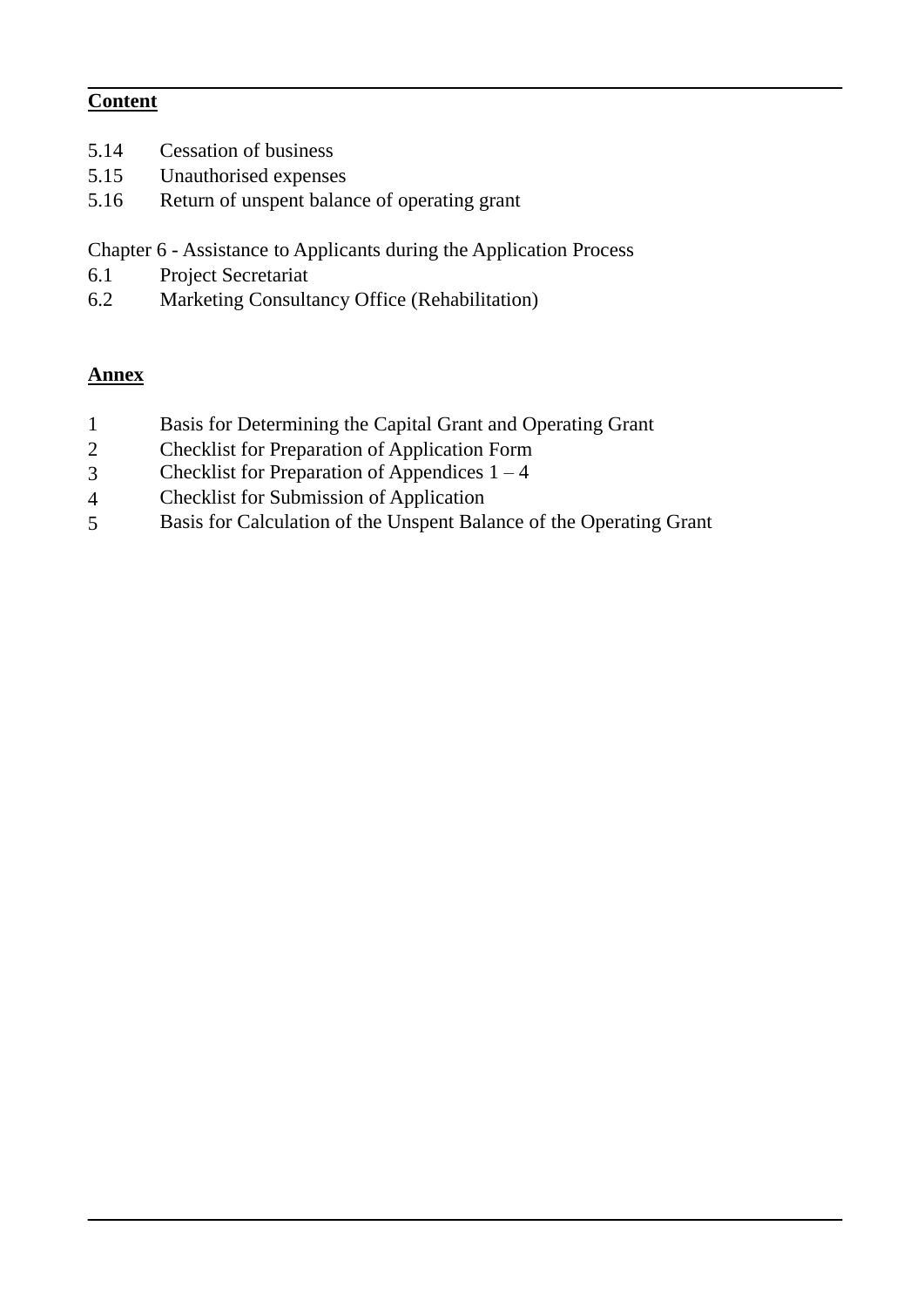# **Chapter 1 Introduction**

#### 1.1 Background

It has been the mission and vision of the Social Welfare Department (SWD) in building a caring community with self-sufficiency, dignity, harmony and happiness. To this end, SWD provides rehabilitation services to persons with disabilities to help them develop their potential, become self-reliant and integrate into the community. A series of vocational rehabilitation services is provided to enhance the work ability of persons with disabilities and prepare them for employment in the open market.

A number of non-governmental organisations (NGOs) have set up social enterprises to create employment for persons with disabilities through innovative business operation. Given the proven success of social enterprises in being highly effective in developing employment opportunities for persons with disabilities, enabling them to become self-reliant and bringing about major benefits for our community, they should be given the necessary support.

It is the Government's policy to promote and enhance the employment opportunities for persons with disabilities, and hence sees the scope for further developing this mode of support to them. The merit of the social enterprises rests not only in providing another employment outlet for persons with disabilities, but also in giving them the genuine status of an employee.

1.2 What is the "Enhancing Employment of People with Disabilities through Small Enterprise" Project

With the allocation of \$50 million from the Administration, the "Enhancing Employment of People with Disabilities through Small Enterprise" Project (the Project) was launched by SWD in September 2001. Using this grant as seed money, SWD encourages more NGOs to set up small enterprises / businesses to allow persons with disabilities to secure genuine employment in a carefully planned and caring work environment and to develop their potential. In 2012, the Administration injected \$100 million into the Project with a view to creating more job opportunities for persons with disabilities. In 2017, the Administration further injected \$100 million into the Project to support the continued operation and expansion of the Project.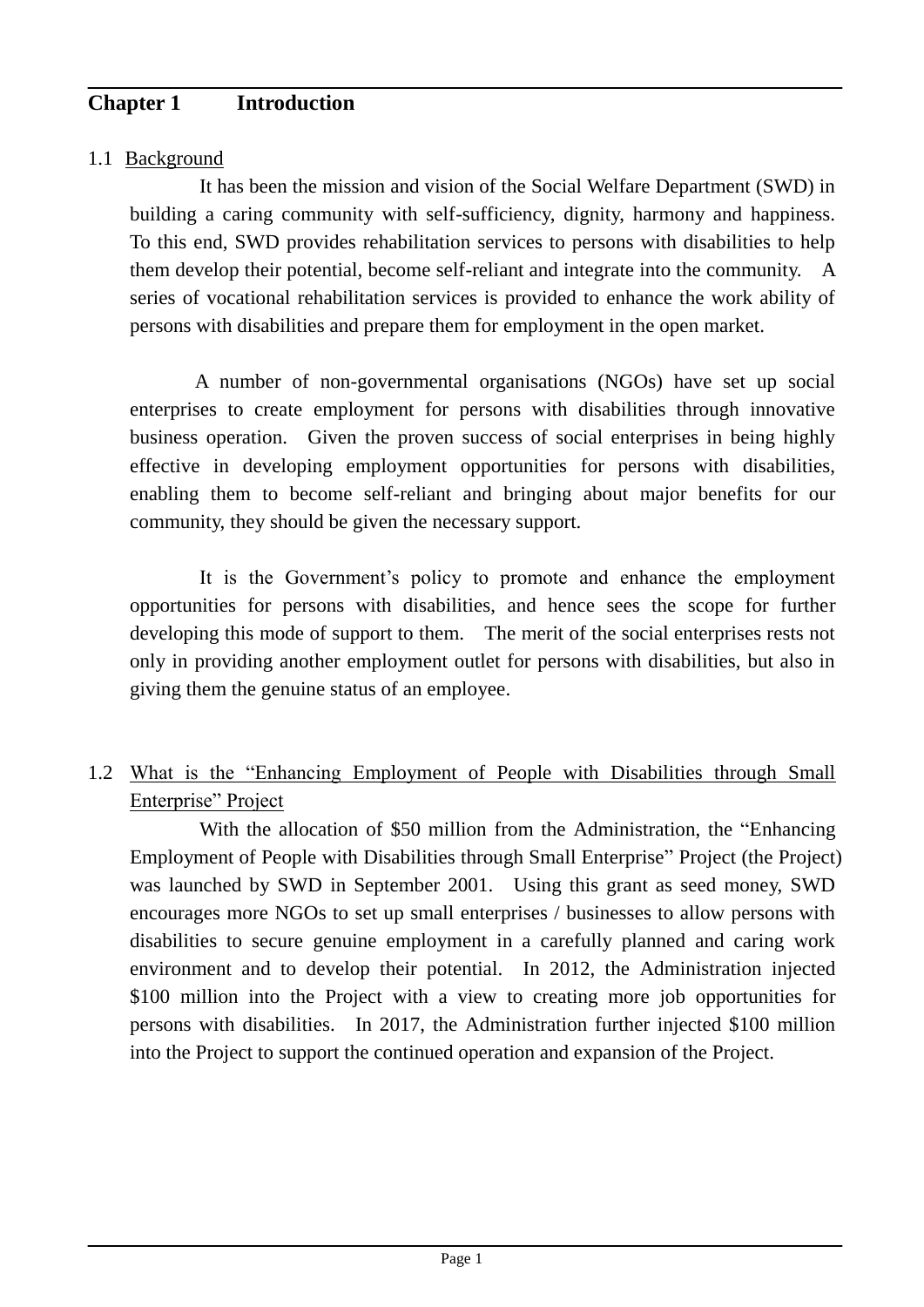# **Chapter 2 General**

# 2.1 Objective

The objective of the Project is to enhance the employment of persons with disabilities through market-driven approach and direct creation of more work opportunities. Through the payment of grants as seed money to applicants, the Project supports the creation of small enterprises / businesses (the "Business" which expression shall, as the context may permit, include the proposed Business before the grant, the Business approved for the grant and the Business created or carried on with the grant) to ensure persons with disabilities can enjoy genuine employment in a carefully planned and sympathetic working environment.

# 2.2 Guiding principle

To achieve the objective of enhancing employment for persons with disabilities, the number of persons with disabilities employed for the Business should be as many as possible but in any case not less than 50% of the total number of persons on the pay-roll for the Business. For the employees, a proper employer-employee relationship such as the entitlement to the normal employment benefits as defined under the Employment Ordinance, Minimum Wage Ordinance, etc. is required. For the purpose of calculating the percentage of employees in this paragraph, in case if there is any consultant or other similar person who receives any consultancy or management fee from the Business, the consultant or the person himself and all his / its employees shall be deemed to be persons on the pay-roll of the Business.

# 2.3 Who are eligible to apply

The Project is open for application by bona-fide charitable NGOs which have their own distinct legal entities authorised to carry out business activities in the Hong Kong Special Administrative Region (HKSAR). The applicants must have tax-exempted status under Section 88 of the Inland Revenue Ordinance (Cap. 112). They may or may not be receiving subventions from SWD. For applicant not receiving subventions from SWD, documentary proof of an active engagement in welfare and charitable activities for at least two years before the submission of the applications has to be submitted with the applications. The applicant may create and conduct the Business in its own name or by way of a wholly-owned subsidiary incorporated for this specific purpose. In the latter case, documentary proof of the relationship between the applicant and the wholly-owned subsidiary has to be submitted with the application. In any event, separate books and accounts of the Business are required to be kept.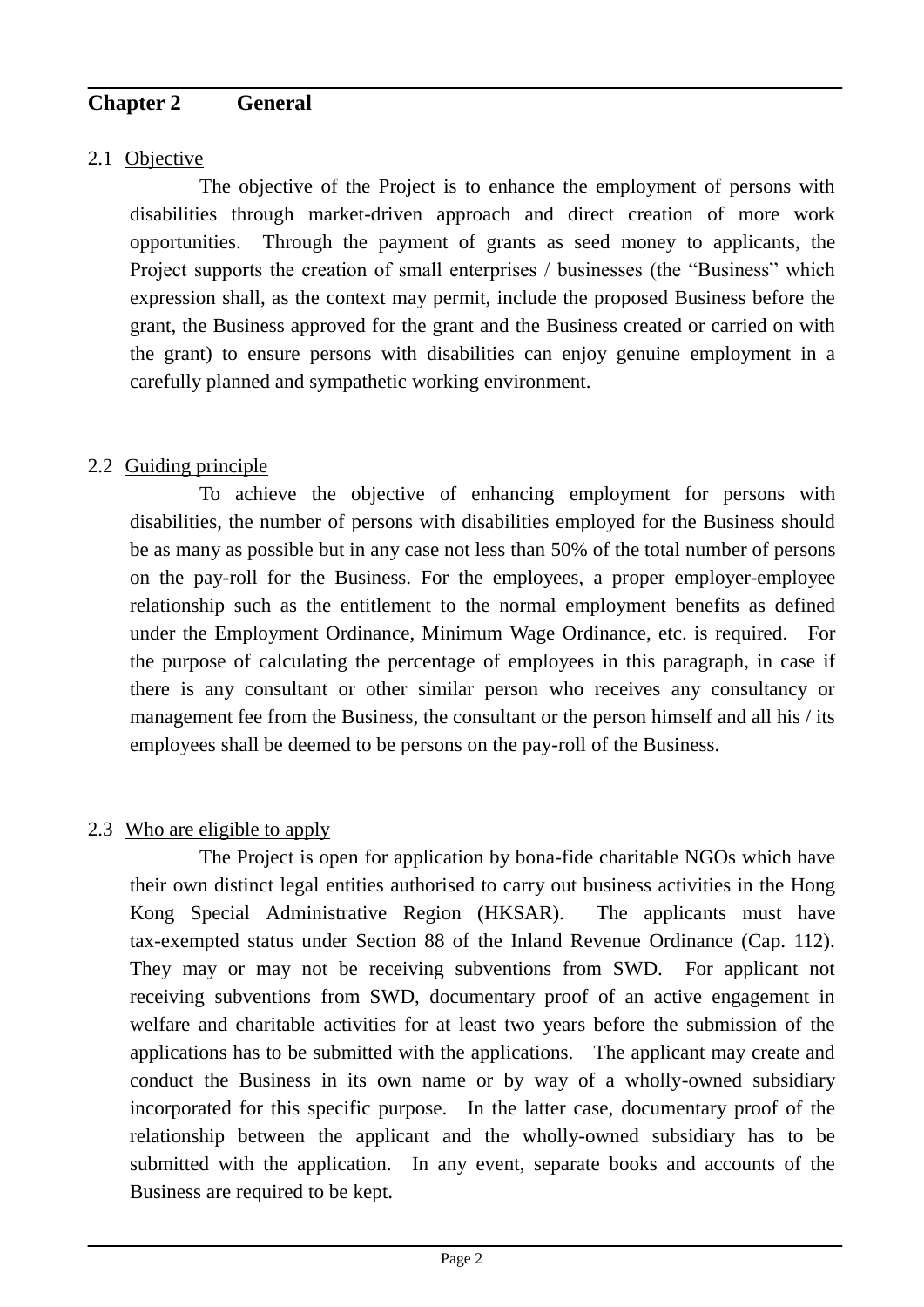Given that the objective of the Project is to enhance employment for persons with disabilities, the application should be able to create genuine employment opportunities. Only application for setting up a new business is eligible for the Project. Business which has commenced operation before submission of the application will not be considered. The applicant shall understand that there is no guarantee on the success of the application, and the applicant will bear his/her own risk to commence the business prior to funding approval after submission of the application.

Application of the following nature is in principle considered not eligible:

- (i) to replace another NGO's business of the same nature at the same venue and which was funded by the Project or other government funding; and / or
- (ii) to set up a business of the same nature which was funded by the Project and was terminated <sup>Note</sup> for less than six years prior to the date of new application.

# 2.4 Form of funding support

Funding support is given in the form of a non-recurrent grant to the grantee to assist them to pay the necessary set-up cost in respect of equipment, fitting-out works, etc. and / or the operating loss for the initial period up to three years. The level of support will be determined by the Assessment Panel with reference to the applicant's projections submitted in accordance with para. 3.3.4 below and any other factors deemed appropriate. The maximum amount of a grant is \$3 million per application.

Normally, a central administration overhead of **no more than 5% of the approved grant** may be accepted to defray the indirect staff costs and other administrative expenses incurred by the grantee organisation exclusively for the purpose of the approved business under the Project, covering any or all of the following components –

- (a) service planning, coordination and supervisory support;
- (b) human resource management;
- (c) accounting management, financial monitoring and audit fee;

<sup>1</sup> Note Where a business funded by the Project is required to be relocated due to redevelopment initiated by the government or public bodies, the grantee may submit a fresh funding application for the relocated business for consideration by SWD.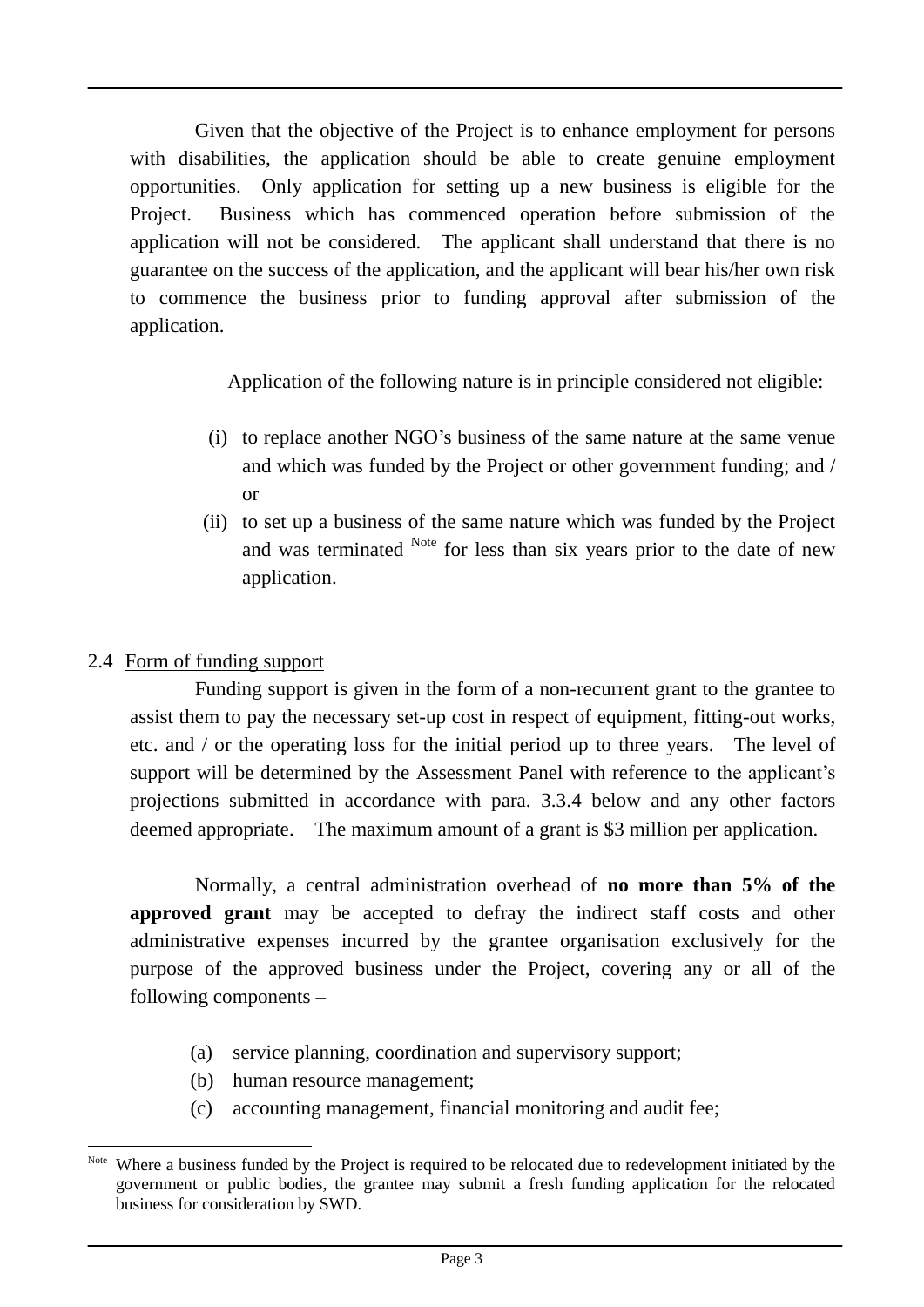- (d) internal control, including internal audit, complaint handling, as well as insurance and compensation claims, and management of contingent incidents;
- (e) publicity, public relations and corporate communication;
- (f) rent and rates of office venue, utilities and facilities expenses;
- (g) IT facilities and support, etc.

For exceptional cases, grantees are allowed to justify in their application proposals for applying more than 5% of the grant for administrative overhead. However, in any cases, no more than 10% of the grant will be allowed for such purpose. For NGOs receiving SWD subventions, they are required to follow the ground rule that there should be no cross-subsidisation of subvented resources to non-subvented activities.

Supplementary grant will normally not be considered. The Assessment Panel will not in principle recommend support of a grant to the following items:

- (i) refundable deposit, e.g., deposit for rental or public utilities, etc. In case an exceptional grant is supported due to genuine need on a special occasion, a special provision shall be included in the agreement signed between SWD and the grantee for contractual repayment of the granted deposit to SWD by the grantee;
- (ii) recovery for depreciation;
- (iii) amortization (i.e., hire purchase and payment by instalments) under the capital grant ; and
- (iv) trading stock under the capital grant.

Disbursement of the grant will be based on the fulfillment of pre-defined performance indicators on the benefits to persons with disabilities as pledged at the proposal (para. 3.3.3) and milestones as specified in the development of the Business, taking into account circumstances of individual cases. Grant to support the operation of the Business from the date of commencement should normally be confined to a maximum period of three years. The Business is expected to become self-sustaining after the funding period.

The basis for determining the capital and operating grants as well as the funding period is illustrated in the sample case in **Annex 1**.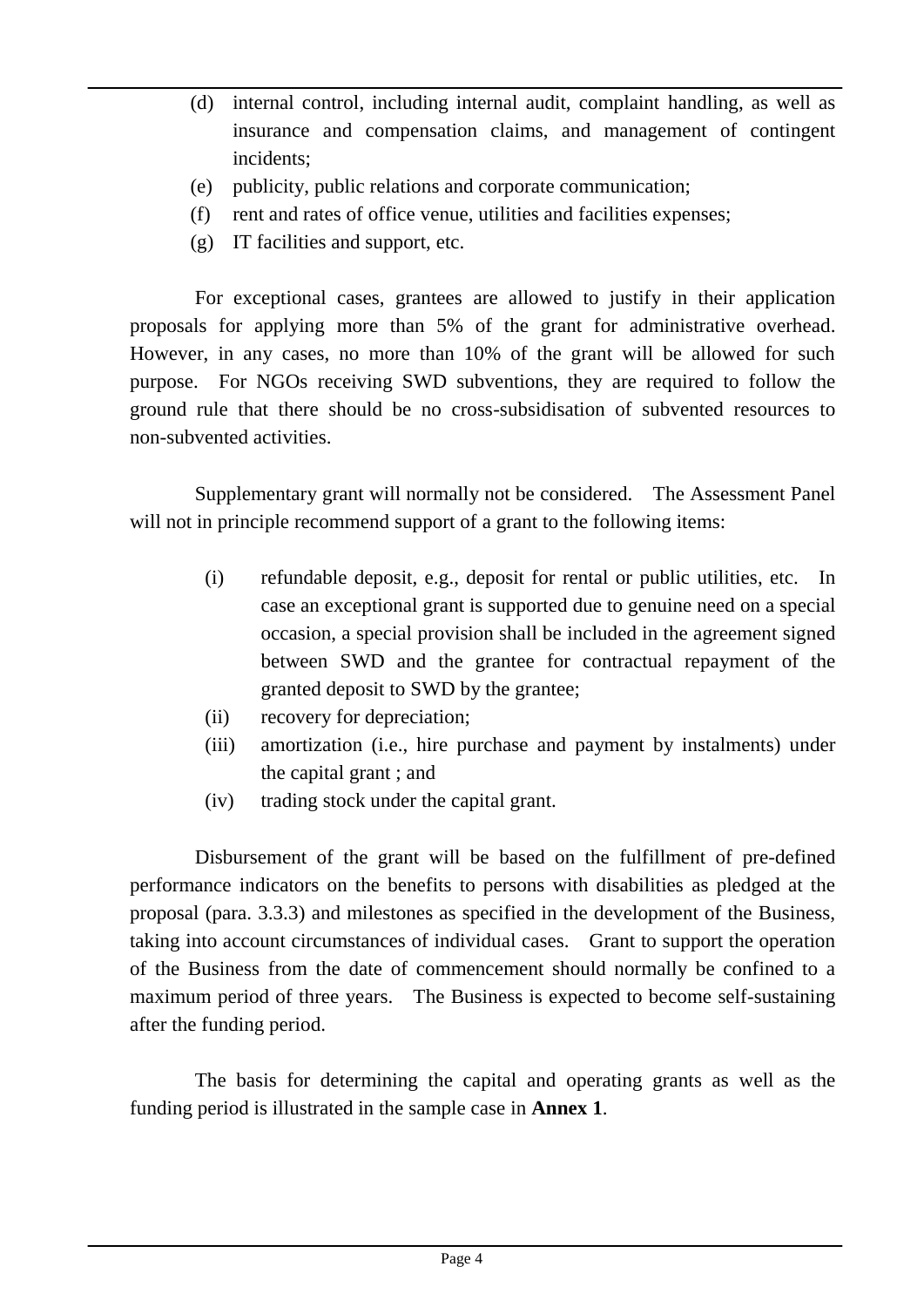#### 2.5 How to apply

There is no limit on the number of application submitted by each applicant. Eligible applicants may submit applications at any time throughout the year. Checklists for preparation and submission of application are at **Annexes 2 to 4** for reference.

The application form can be downloaded from SWD's web page at the URL: [http://www.swd.gov.hk](http://www.swd.gov.hk/). Completed application form together with copies of the necessary documentary proof should be submitted by mail to the "Enhancing Employment of People with Disabilities through Small Enterprise" Project Secretariat (the Project Secretariat) of the Rehabilitation and Medical Social Services Branch, Social Welfare Department at Room 503, 5/F, West Coast International Building, 290-296 Un Chau Street, Sham Shui Po, Kowloon. Normally it will take about two months to examine an application for its support-worthiness after the receipt of all relevant information from the applicant.

#### 2.6 Responsibilities of the applicants

The applicants should note that when their applications are approved, they are expected to enter into proper employment contracts with people to be employed for the Businesses. The applicants should also comply with the requirements stipulated in relevant legislations in Hong Kong in relation to work safety, workmen compensation insurance, mandatory provident fund, statutory minimum wage, etc.

The applicants should also make sure that profits derived from their Businesses should be exempted from tax under Section 88 of the Inland Revenue Ordinance (Cap. 112). If the Business is operated by the applicant's wholly-owned subsidiary and the subsidiary has not been exempted from tax under Section 88 of Cap. 112, the applicant should undertake in its contract signed with SWD that no profit, remuneration or other benefit in money or money's worth shall be given by the Business to any member of its board of directors of this subsidiary. In any event, the profit derived should be used for the creation of more employment opportunities and improvement of the working conditions for persons with disabilities or other welfare purposes as approved by SWD.

The Government of the HKSAR will not accept any liabilities arising from the implementation and operation of the Businesses by applicants.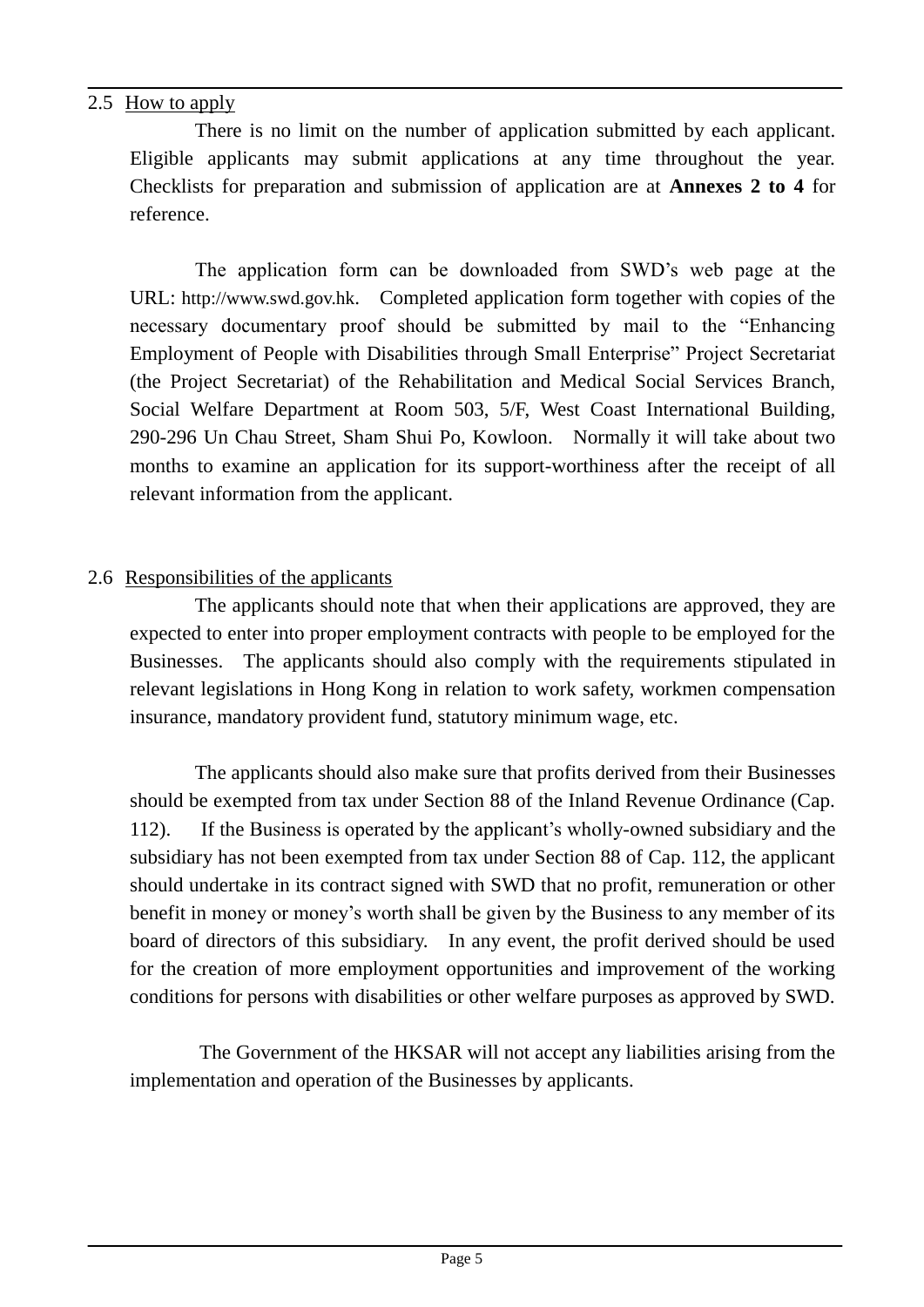# **Chapter 3 Application Form**

# 3.1 General

- The application form contains three parts, all sections of which have to be completed with supporting documents wherever required. Where the information sought is not applicable or not available, please fill in "N.A.".
- In completing the form, only Hong Kong currency should be used for monetary figures.
- The application form must be typed or printed as appropriate.
- Please give clear and concise information. Additional pages may be attached to the form if such is necessary.
- One soft copy (CD in MS WORD/EXCEL/PDF for Windows format) and three hard copies of the completed application form have to be submitted. Only three hard copies of the documentary proof are required.
- The Project Secretariat will send acknowledgement to the applicant upon receipt of the application.
- Once approval is granted to an application, the information given by the applicant in Part I of the application form may be put on the web for public access. Applicant is required to forward its request with justifications for non-disclosure of certain information upon submission of the application to the Project Secretariat.

# 3.2 Data of the applicant (Part I)

Particulars of the applicant and other details of the business proposal should be provided in Part I of the application.

# 3.3 Details of the business proposal (Part II)

The application should contain the prescribed details of a viable business proposal, which can commence not later than six months after approval of the grant. The application should also contain information on whether similar application is being put up for other funding support and, if any, the amount of other funding being secured. Whenever necessary, the Marketing Consultancy Office (Rehabilitation) [MCO(R)] of SWD is available for rendering advice to the applicants in formulating the business proposals.

# *3.3.1 Concept summary*

The applicant should give, in both English and Chinese, a brief description of, but not limited to, the objectives, business / strategic alliances, business plan, target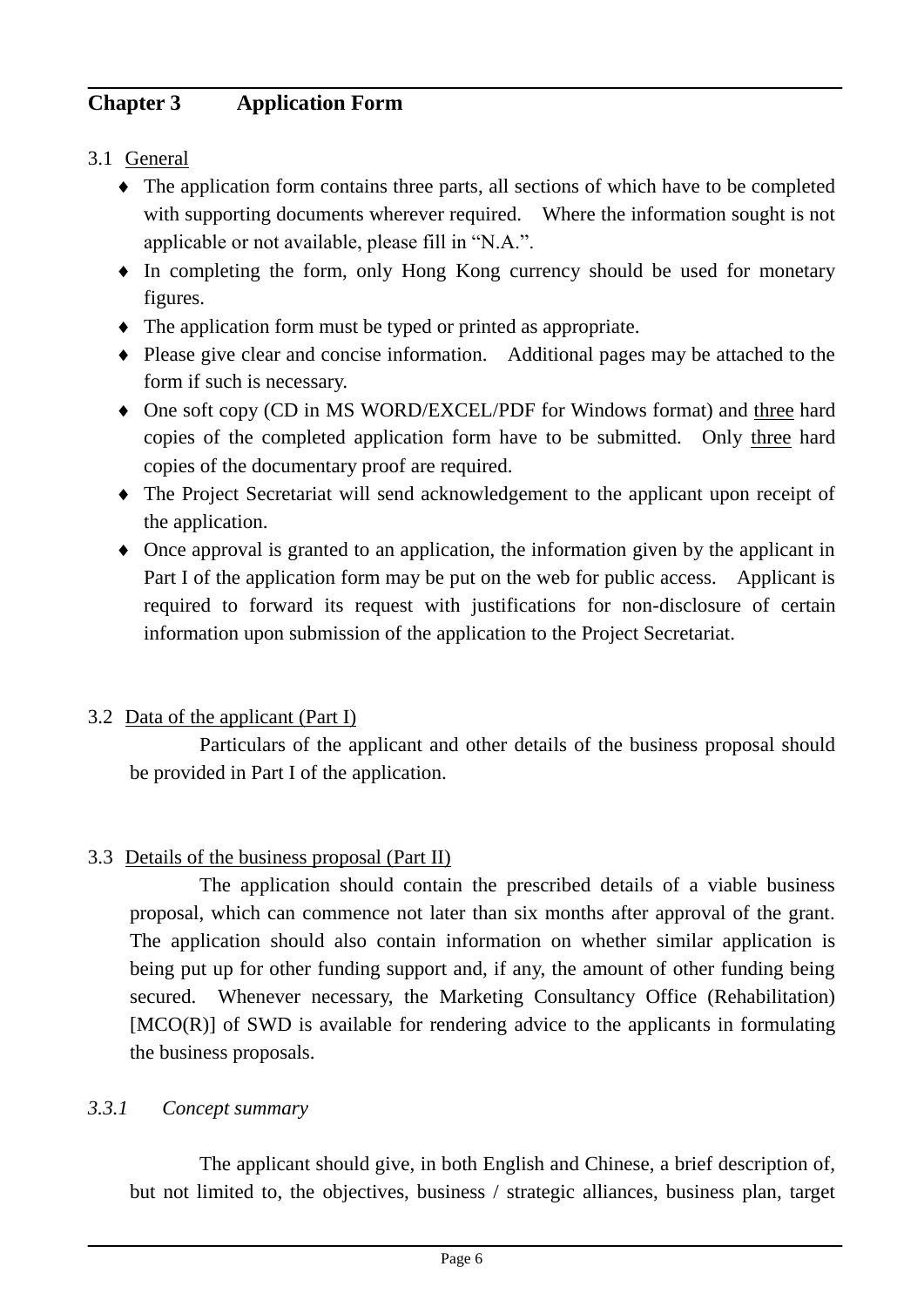markets / customers, the amount of funding requested, etc.

# *3.3.2 Details of the proposal*

The applicant should state clearly the objectives of the proposal and its outcomes as well as analysis on the business proposal against the SWOT (Strengths, Weaknesses, Opportunities and Threats) framework. Sufficient details on the proposed business should be provided for the Assessment Panel to assess the viability of the proposal. The proposal may cover, but not limited to, market analysis and research, the availability of business opportunities, analysis of the composition of the proposed work team, the required and available skill sets, management structure and its effectiveness, marketing strategies, contingency plans and long-term development. The proposal is also required to state number of persons with disabilities who may benefit, the expected level of earnings they may achieve or the prospects of them moving on to open employment thus making room for others to benefit from the Business. Information on the applicant's relevant experiences, qualifications and past performance in businesses as well as the Business's extent of benefit to persons with disabilities will also be of relevance to the Assessment Panel in assessing the application.

# *3.3.3 Business implementation schedule and pre-defined performance indicators*

The schedule should cover information such as the commencement and completion dates and the milestones to be achieved for the proposal. As the objective of the Project is to enhance employment of persons with disabilities, the applicant has to set out clearly the benefits to be committed to the persons with disabilities including number of employment opportunities and salaries, which will be the pre-defined performance indicators for the Business. The applicant should note that the operating loss, if any, will be disbursed when the pre-defined performance indicators in respect of the pledges on the benefits to the persons with disabilities have been fulfilled.

# *3.3.4 Projections*

The application should include the projections of the Business, which should be prepared by using the prescribed Appendices 1 to 4 of the application form together with explanatory notes on the assumptions and basis of calculations used.

Applicant should read carefully the requirements for keeping separate books of accounts and records for the Business as set out in para. 5.6, the procurement procedures in para. 5.10, the provision on unauthorised expenses in para. 5.15 and the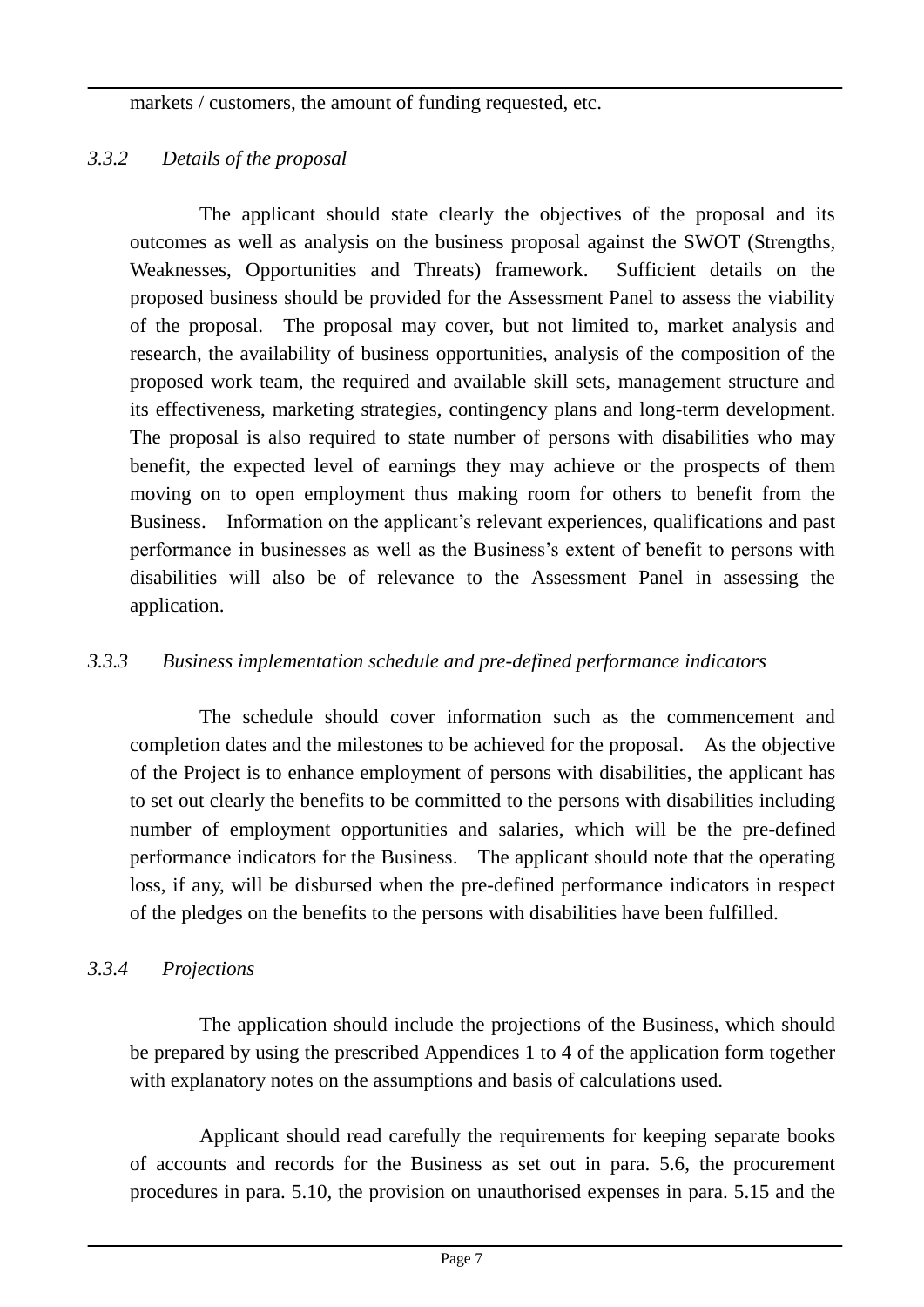return of the unspent balance of the operating grant in para. 5.16 of this Guide. For each requested item, the applicant should provide justifications on why such item is required.

The applicant is also required to provide the amount of the funding to be contributed, the source of funding and the form of contribution if the applicant is prepared to meet part of the cost of the Business through its own funds or donations secured.

#### *3.3.5 Details of the management team*

In this section, the applicant is required to include the name, the position held and the responsibilities of each of the staff members to be involved in the business operation. The applicant is required to appoint a Project Coordinator and a Deputy Project Coordinator who will be responsible for overseeing the Business, monitoring the use of funds, liaising with the Project Secretariat and the MCO(R), preparing progress reports and attending progress meetings with SWD as required. SWD should be informed of any change of the Project Coordinator or the Deputy Project Coordinator or any other employed staff who is responsible for preparing progress report as stipulated in para. 5.4 of this Guide.

#### *3.3.6 Other collaboration parties*

The applicant is required to provide in this section information on the collaborating parties, if any, their origin, and their contribution to and form of participation in the Business.

#### *3.3.7 Other information in support of the application*

The applicant may include any other information it would like to add in support of its application in this section.

#### 3.4 Information on organisation and subsidiary company (Part III)

As stated in para. 2.3, the applicant must have its own distinct legal entity and is authorised to carry out business activities in the HKSAR. It should have good experience in providing welfare and charitable services in the territory. It should have a significant proportion of its development, production, management or general business activities located in Hong Kong.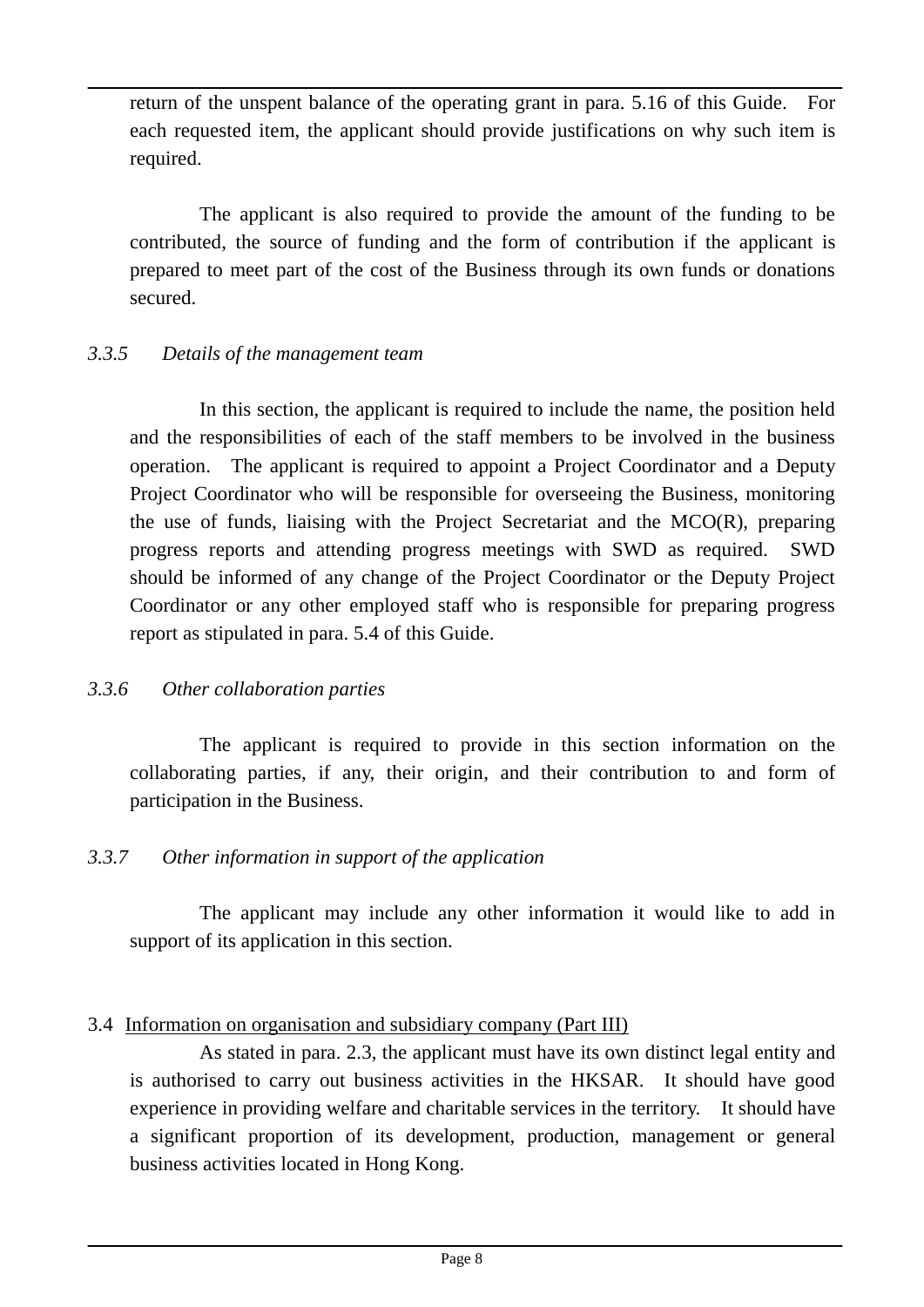The applicant should provide in details as requested in Part III that the Business is to be operated under a separate unit and it must not be in a joint venture or partnership with another organisation. Under no circumstances should the money granted be used by any other activities or businesses of the applicant which are beyond the scope of the Business, except with the expressed approval of SWD. Certified true copies of the following documents of the applicant and, if any, its subsidiary should be attached to the application:-

- certificate of incorporation.
- memorandum and articles of association.
- certified true copy of the latest Annual Return and all documents subsequently filed with the Companies Registry.
- full set of audited financial statements (i.e. income and expenditure account, balance sheet and cash flow statements) for the last three consecutive years.
- documentary proof for its tax-exempted status under Section 88 of the Inland Revenue Ordinance (Cap. 112).
- $\bullet$  business registration certificate [where applicable]
- documentary proof of active engagement in welfare and charitable activities [where applicable]

The subsidiary must be incorporated in Hong Kong under the Companies Ordinance (Cap. 32) and the applicant must be the beneficial owner of all the issued shares of the subsidiary. Where any of these shares are registered under the name of a nominee, legal documents should be produced to show that the applicant is the sole beneficial owner.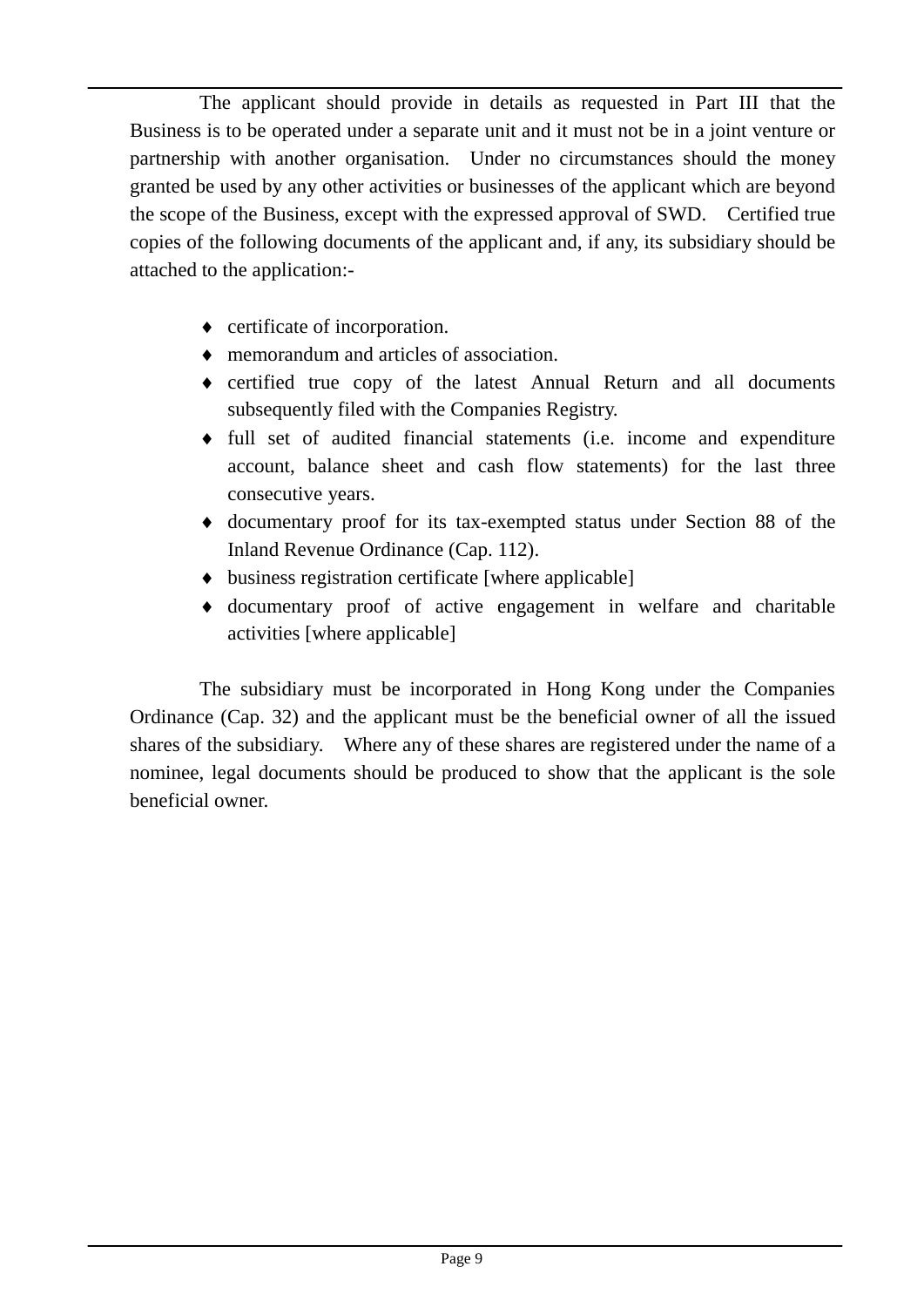# **Chapter 4 Procedures**

#### 4.1 Authority

With a view to providing commercial, financial, professional and policy input in the assessment, an Assessment Panel comprising government officials, personnel with business/ financial / accounting background, and when necessary, professionals with specific expertise will be formed to assess the merits of each application. The Assessment Panel will then recommend to the Director of Social Welfare (DSW) for approval of the applications. DSW has the absolute discretion to approve or reject any business proposal without providing any reasons.

#### 4.2 Assessment procedures

SWD will do checking on the information of all applications and may seek clarification or supplementary information from the applicants. Application will then be considered by the Assessment Panel where necessary, comments and advice will be sought from outside experts. The applicants may normally be required to attend meeting of the Assessment Panel to present their proposals to and answer queries from the Assessment Panel where necessary.

# 4.3 Vetting criteria

Applications should contain a viable business plan that can commence not later than six months after approval of the grant. In general, the Business to be funded should be self-sustaining after three years following the date of commencement. Considerations in vetting the application will be accorded but not limited to:

- (a) viability of the business plan;
- (b) management capability of the agency including experience, qualification, past performance in business, track records of other business(es) funded under the Project; and
- (c) the extent of benefit to persons with disabilities, e.g., the number of persons with disabilities to be employed, the salary payable to the persons with disabilities against the total operating cost and so on.

# 4.4 Notification of results and signing of agreement

The successful applicant will be informed of the result of the application on approval of DSW. Funds will be released after the applicant has signed an agreement with SWD incorporating the proposal of the Business submitted, funding schedule and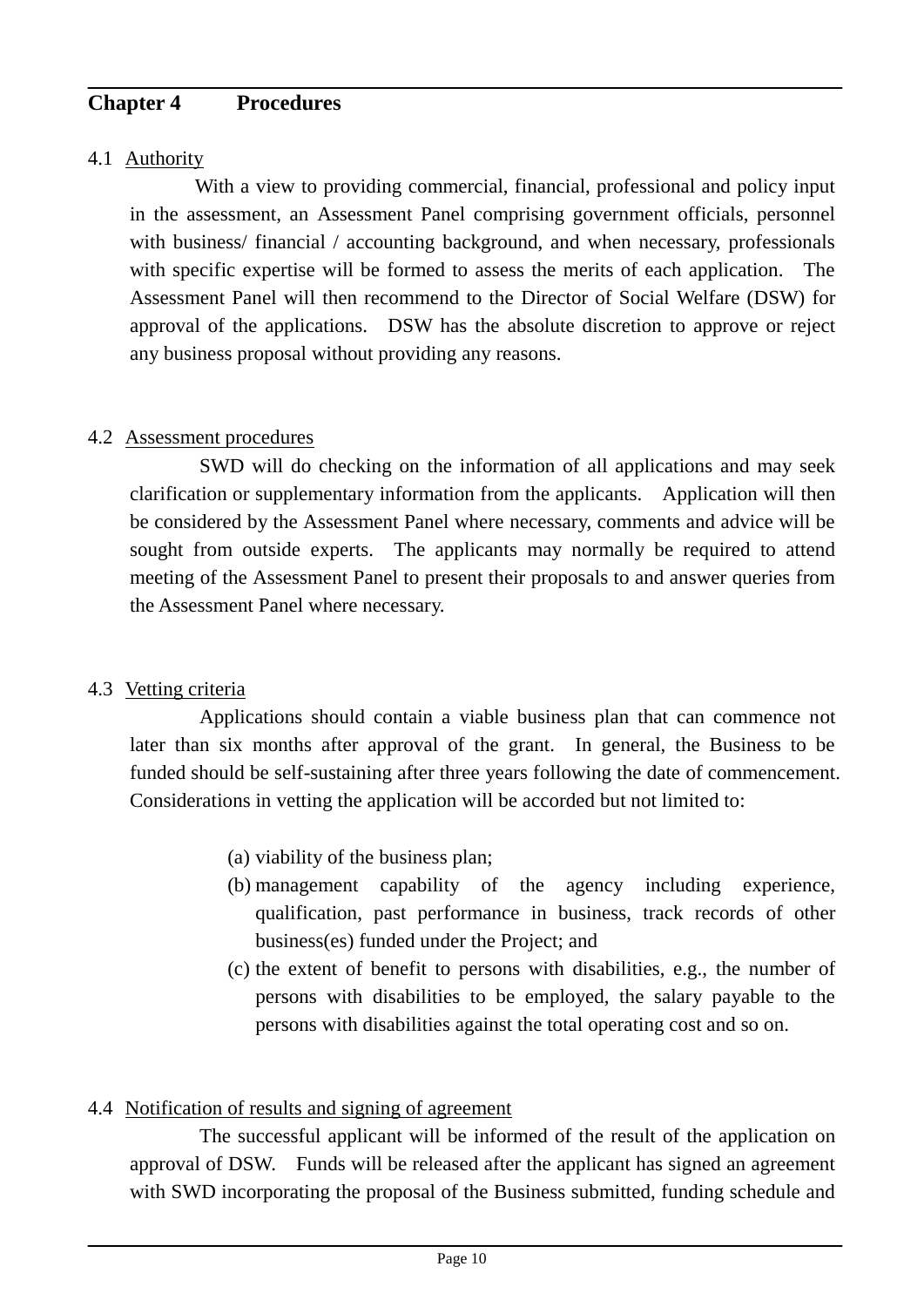the terms and conditions as elaborated in this Guide. The Project Secretariat will, under normal circumstances, notify the applicant in writing of the assessment result within two months after the receipt of all relevant information from the applicant.

Upon receiving the applicant's confirmation of the date of commencement of the Business, SWD will arrange with the applicant for signing of an agreement with a contract period of six years.

# 4.5 Withdrawal

The applicant may write to the Project Secretariat to withdraw the application at any time before a formal agreement is entered into with SWD.

# 4.6 Re-submission

Declined applications may only be re-submitted if they have been revised substantially in accordance with the advice of the Assessment Panel to improve the viability of the business proposal. The revised application will not be accredited with any favouritism or priority and will be subject to the same assessment procedures.

# 4.7 Return of applications

Application will be returned and will not be considered if they are submitted by ineligible applicants or if it has been declined previously but has not been revised in accordance with para. 4.6 above.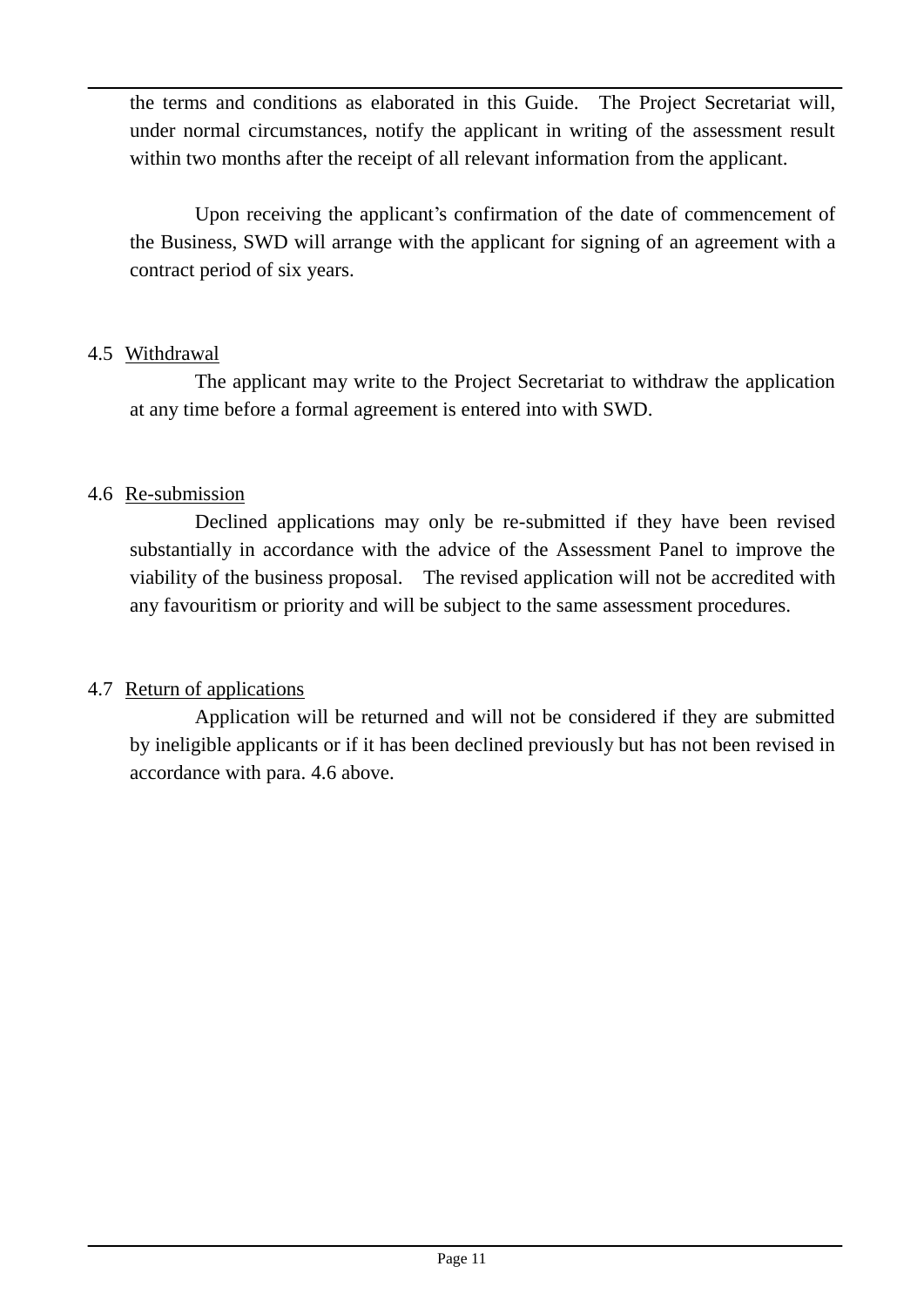# **Chapter 5 Administrative Highlights**

#### 5.1 Contractual requirements

For each business where grant has been approved, the applicant has to sign a formal agreement with SWD incorporating the business proposal of the Business submitted, funding schedule and the terms and conditions as elaborated in this Guide.

#### 5.2 Probity and internal control requirements

 The applicant has to set out the code of conduct such as requirement for declaration of conflict of interests for the personnel and employees involved in the business operation. It has to put in place measures of internal control requirements governing the business operation such as procurement, appointment of staff, and sales and inventory control, etc. The applicant is required to declare to the Project Secretariat for undertaking prior to commencement of the Business. Otherwise, the applicant should seek advice from Independent Commission Against Corruption (ICAC) in preparation of the procedures as soon as possible and the declaration should be submitted to the Project Secretariat no later than three months after the commencement of the Business. The applicant should visit the website of ICAC at [www.icac.org.hk](http://www.icac.org.hk/) for information of the corruption prevention practices and if necessary, approach its Corruption Prevention Department for advice in respect of the operational procedures. The "Corruption Prevention Best Practice Checklist – Internal Control for Social Enterprises" published by ICAC is a useful reference. The applicant is advised to adopt the recommended control measures/practices as appropriate.

#### 5.3 Requirements for prior approval

A Business is required to be carried out in accordance with its proposal appended to the formal agreement entered into with SWD. Any modification leading to delayed implementation schedule, reduced scope of the Business, and the benefit of persons with disabilities being so adversely affected will require prior written approval from SWD.

# 5.4 Change of key personnel

Pursuant to para. 5.3 above, except for the circumstances which are beyond control of the applicant, replacement of the Project Coordinator or Deputy Project Coordinator or any other employed staff who are responsible for preparing progress report of the Business will require prior notification to SWD.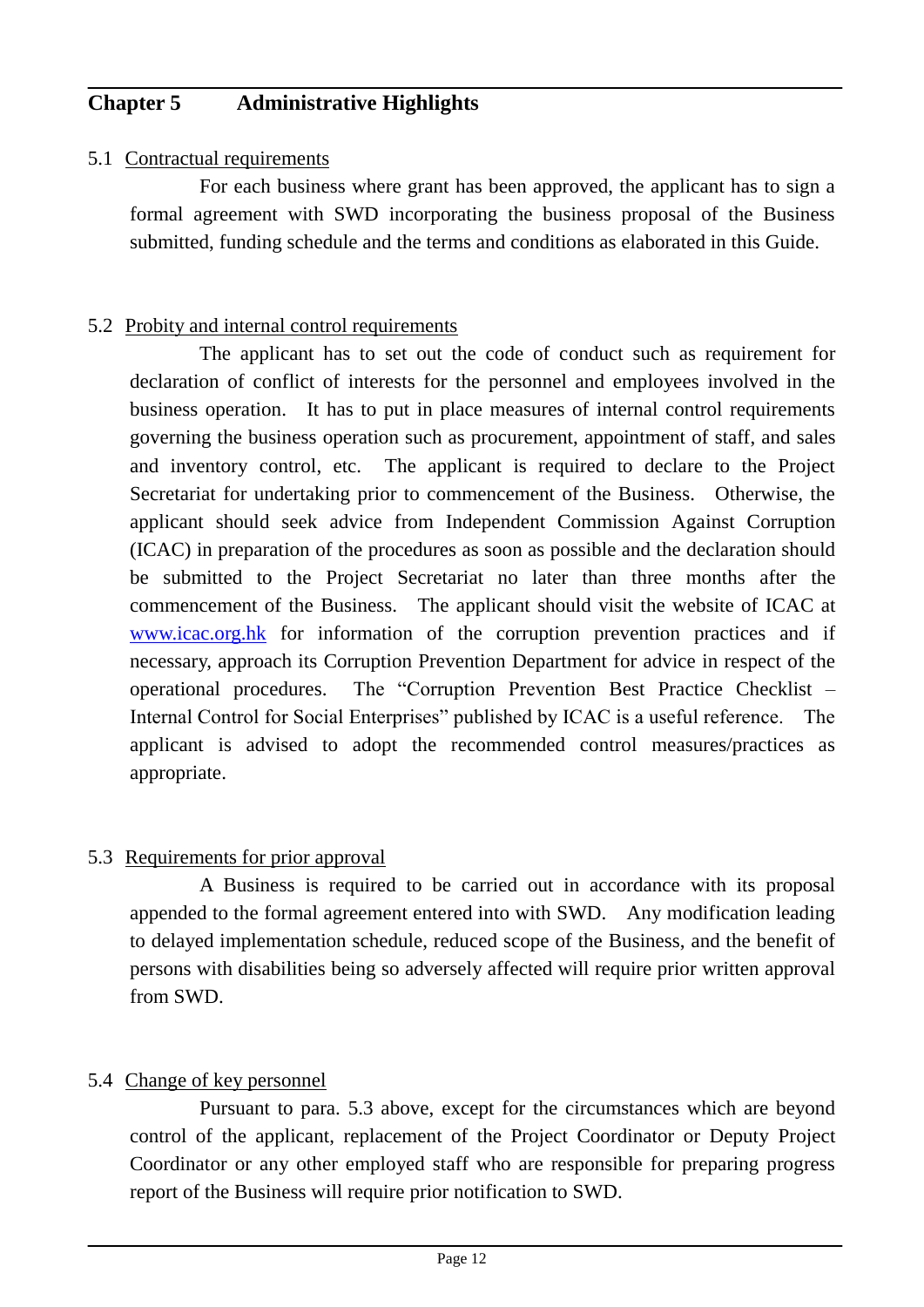#### 5.5 Payment arrangements

The grant for the operating loss will be released when the applicant has fulfilled its pledges on the benefits to the persons with disabilities such as the number of employment opportunities created and the salary offered in accordance with para. 3.3.3. Under normal circumstances, the grant for the operating loss will be paid quarterly to the applicant or it may be paid at any other intervals as considered appropriate by DSW.

Payment of the grant for the capital expenditure on procurement of equipment, fitting-out works will be made on reimbursement basis. The capital expenditure to be claimed must be incurred during the initial three years of operation of the Business and the claim must be supported by receipts and certified by the authorised signatory of the applicant submitted to the MCO(R) for processing within 12 months from the date of purchase. Late submission(s) will not be entertained. Grantee has to keep an inventory register for each capital item with value at \$1,000 or above funded by the Project. Inventory check by the  $MCO(R)$  on items with \$1,000 or above will be made prior to reimbursement of capital grant.

Payment will be effected only if the Business is able to meet the prescribed plan and SWD is satisfied with the progress of the implementation. DSW reserves the right to withhold any payment if the Business is observed to be no longer viable or is seen to have substantial deviation from the original business plan or if a large amount of fund remains unspent in the account created for the Business.

# 5.6 Books of accounts and records

The applicant is required to use a separate bank account for processing all receipts and payments of the Business. All separate proper books of accounts and records of the Business shall be kept for at least seven years. The books of accounts to be kept by the applicant should include the cash and bank books, the sales and purchases day books, the ledger of accounts for recording all the transactions of money received and expended by the Business and any other matters relating to the receipt and expenditure taken place, all sales and purchases of the goods and assets by the Business, and the assets and liabilities of the Business.

The applicant shall submit separate annual audited financial statements of the Business prepared up to 31 March each year, which should include the income and expenditure accounts, the statement of financial position, statement of cash flows and notes to the account to the MCO(R). The first audited financial statements should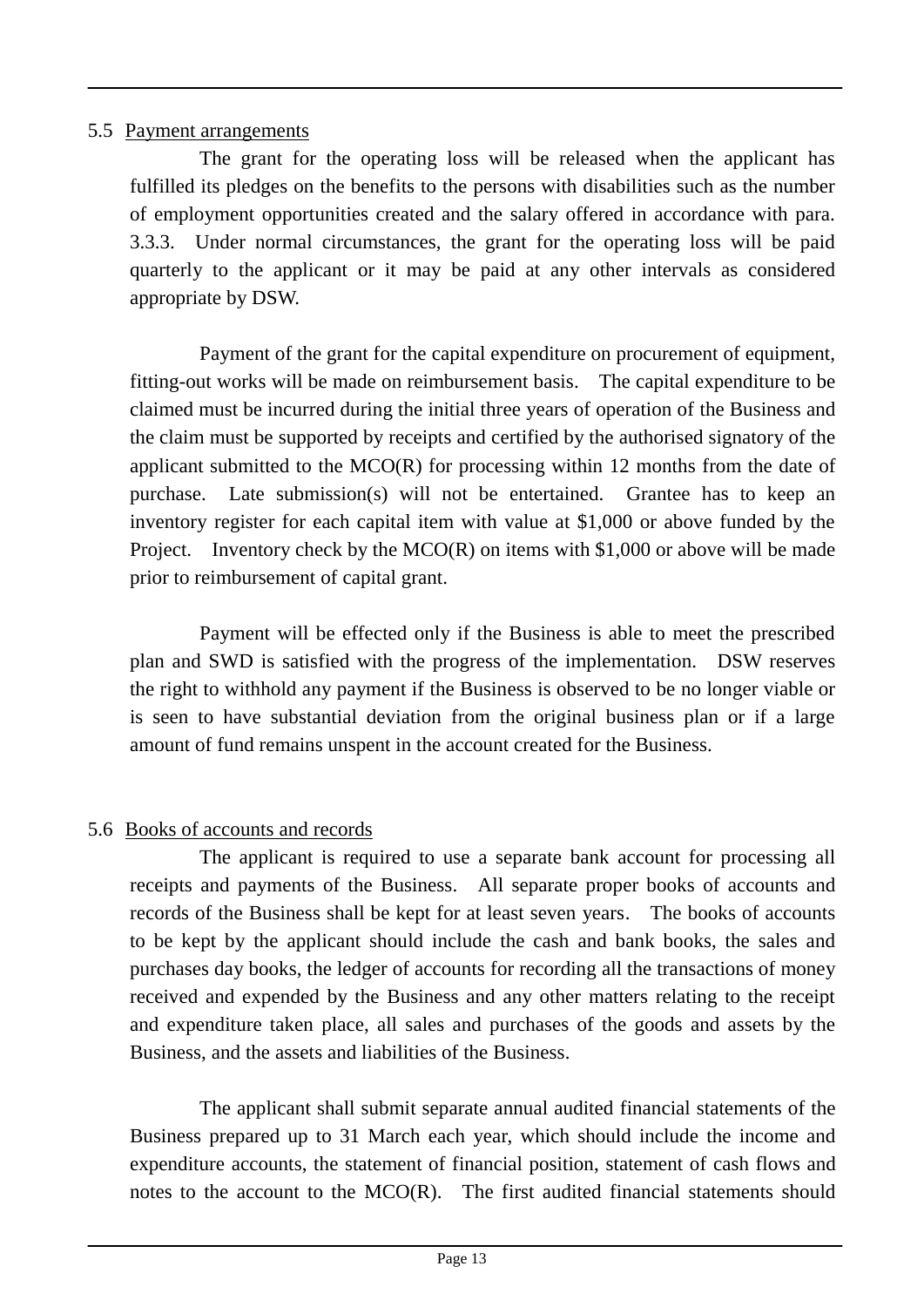cover at least six months but not more than 18 months. These annual audited financial statements have to cover the first six years of the Business from the date of commencement of the Business and should be submitted to the MCO(R) within six months after the end of the period covered by the annual audited financial statements. SWD reserves the right to conduct financial audit and inspection of such books of accounts and records for such six years at any time.

If the Business ceases its operation during the first six years from the date of commencement of the Business, all the books of accounts and records of the Business shall be retained by the applicant for at least seven years. The applicant should submit the separate audited financial statements to SWD within four months after the cessation of the operation of the Business and will be required to answer enquiries and queries should such be raised by SWD.

# 5.7 Progress report

The applicant has to submit quarterly progress reports of the Business to the MCO(R), each of which should cover the period from the date of commencement of the Business to end of the initial three years of operation. These reports should be submitted within two months after the end of each quarterly period. On the fourth to sixth years of the operation, the applicant has to submit an annual report, which should be submitted within two months after the end of the year. Each report should confirm the employment of the total number of employees and the number of persons with disabilities, supported with documents, such as payroll records to these employees; and provide financial performance of the Business. Quarterly reports showing the accumulated amounts of the grant received and used and the remaining balance should also be submitted. The applicant may also be required to show evidence to support the amounts of the grant used for operating the Business. The template of the progress report can be downloaded from SWD web page.

In considering new application by the applicant, the Assessment Panel will take note of the persistent non-compliance over submission of progress report and assess the management capabilities of the applicant.

Each business is monitored by SWD against the stated milestones. Advice and support on matters related to the Business will be provided through scheduled / surprise visits or progress review meetings.

The Advisory Committee on Enhancing Employment of People with Disabilities will steer the implementation of the Business, review its overall progress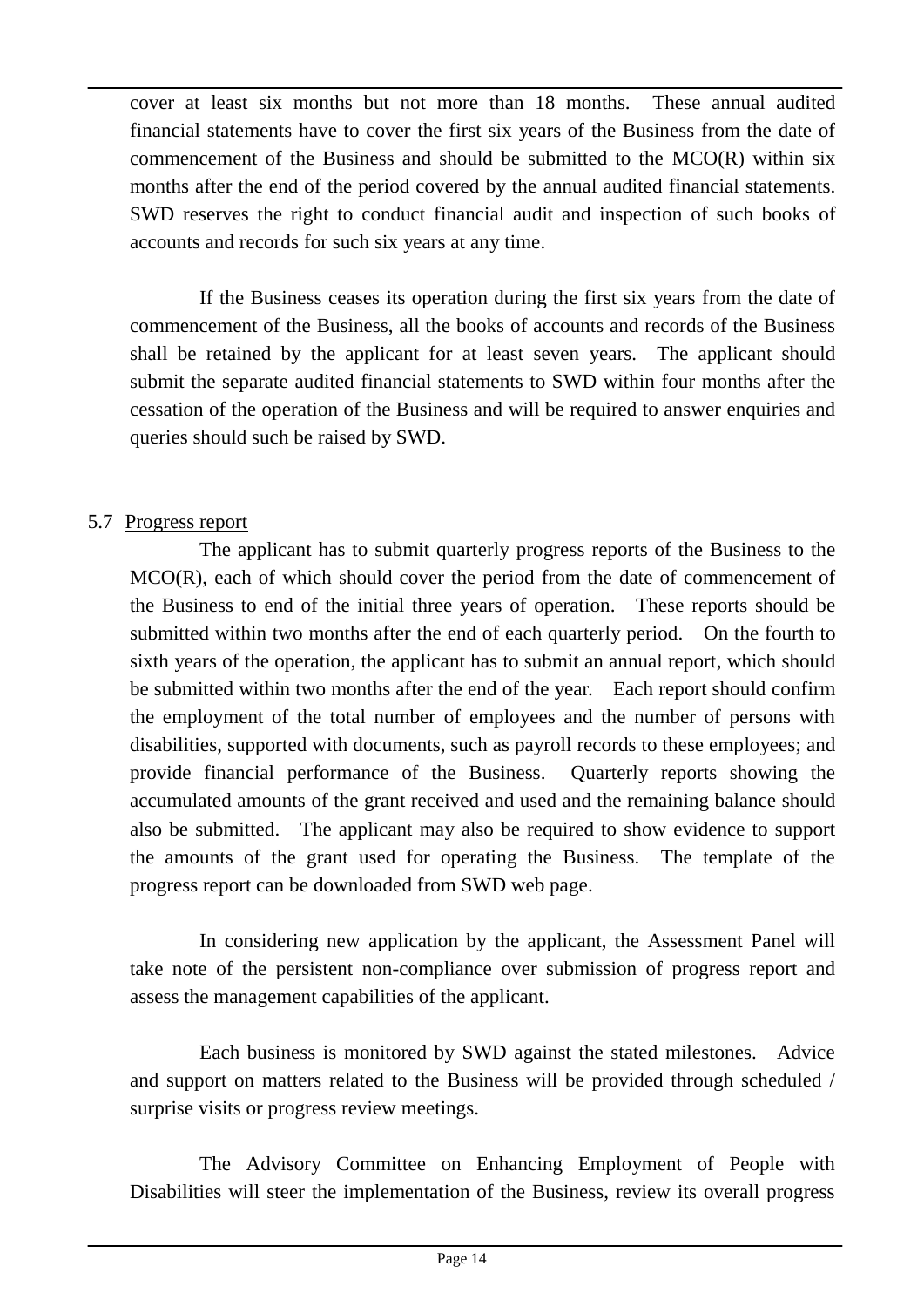and will recommend to DSW for termination of funding support if the Business is observed to be no longer viable or seen to have substantial deviations from the original proposal.

#### 5.8 Enhanced support to businesses funded by the Project

Business performance is subject to the market fluctuation. However, it will become a concern if the funded Businesses show persistent poor performance. Early intervention of these under-performed Businesses for prompt assistance / guidance without jeopardy to the employment of the persons with disabilities becomes necessary. On financial parameters, considerations will be given to specific financial indicators, namely, sales turnover, gross profit / loss, net profit / loss and cash flow.

Under-performance of a Business is referred to the performance with any one of the financial indicators of sales turnover, gross profit / loss and net profit / loss having deterioration 30% or more over the projections for two consecutive quarters of the funding period or any negative variance on cash flow in any quarter of the funding period against the projected cash flow as indicated in the approved business plan. The applicant has to submit improvement plan to SWD for follow-up.

SWD will assess the business performance in accordance with financial indicators and pre-defined performance indicators. A Review Panel will be set up (para. 5.9) to render advice / guidance for the applicant in case of under-performed business.

# 5.9 Review Panel

The Review Panel comprising original members of the Assessment Panel set up to assess the Business, will be formed, with Terms of Reference as below:

- (i) to review the improvement plan submitted by the applicant:
	- Business failed to meet the pre-defined key performance indicators (para. 3.3.3);
	- Business assessed to have under-performance according to the pledged deliverables and viability (para. 5.8).
- (ii) to advise on the course of action to be contemplated by SWD with regard to the Businesses showing persistent non-compliance over submission of the progress reports (para. 5.7).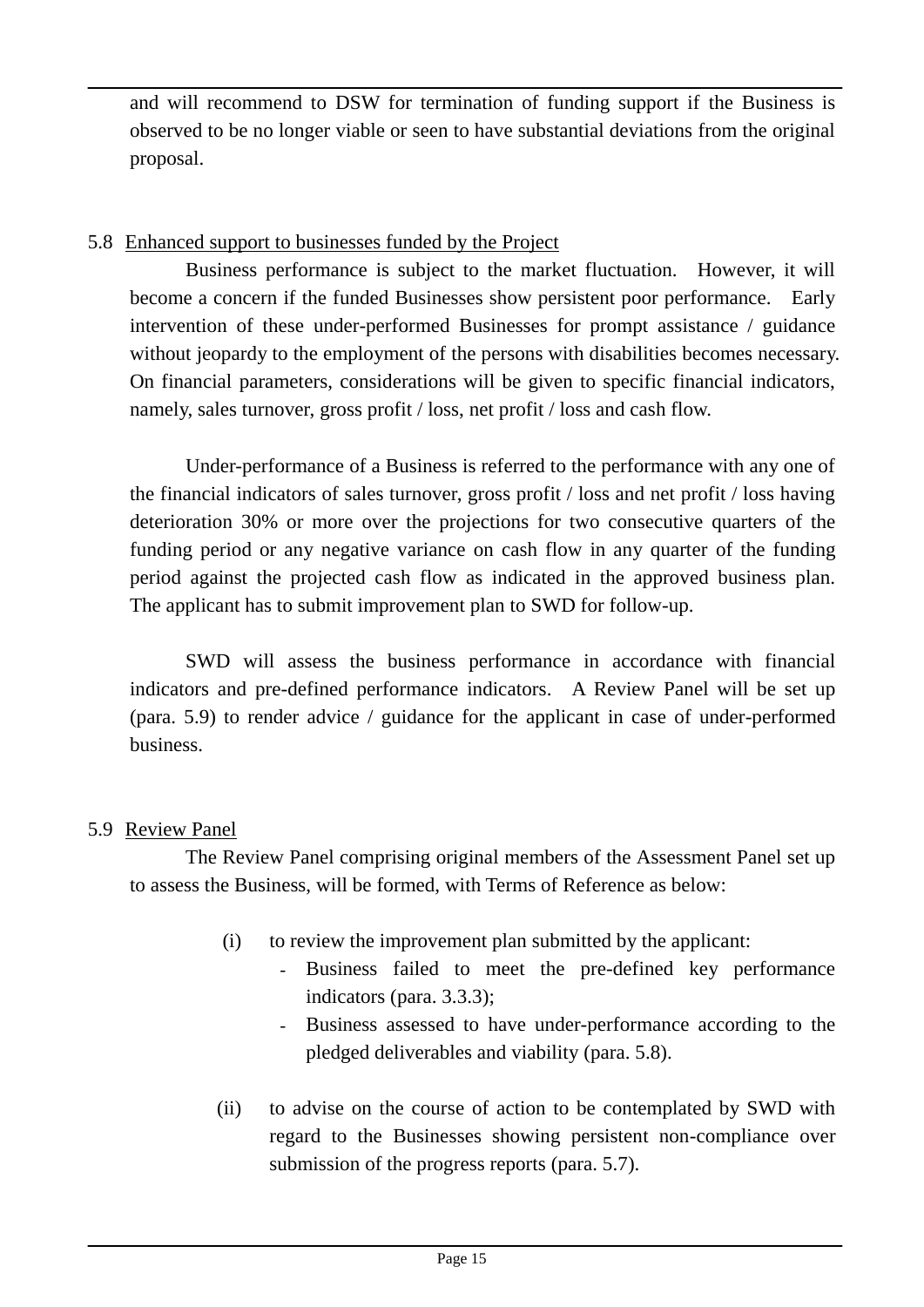#### 5.10Procurement procedures

The grantee should exercise the utmost prudence in procuring equipment, goods or services for the Business and must adhere to the following procedures unless SWD agrees otherwise. SWD will monitor the applicant's compliance with procurement procedures through inspection visit.

For every procurement with aggregate value of more than \$5,000 but less than HK\$10,000, quotations from at least two suppliers should be obtained. The applicant should select the supplier that has submitted the lowest bid. If the lowest bid is not selected, full justifications must be given.

For every procurement with aggregate value at \$10,000 or more, but less than HK\$500,000, written quotations from at least three suppliers should be obtained. The applicant should select the supplier that has submitted the lowest bid. If the lowest bid is not selected, full justifications must be given.

For every procurement with aggregate value at \$500,000 or more, open tender should be adopted.

# 5.11 Title to equipment

The title to equipment for a Business, including those procured with the grant secured under the Project, will be held by the applicant who should ensure that the equipment is put to good use by the Business or its other welfare services if and when the operation of the Business is ceased.

# 5.12Acknowledgement of support

Acknowledgement of the funding support from the Project must appear on all equipment, facilities, publicity / media events related to the Business, as well as in publications promoting the Project. The applicant is required to exhibit the logo of the Project prescribed by SWD on all publicity materials such as the advertising boards and, if so practicable, to put it on name cards, letterheads and etc. The applicant has the obligation to assist and participate in the publicity related to the Project. Information of the Businesses may also be put on the internet for public access. Justifications must be provided for withholding information related to the Business.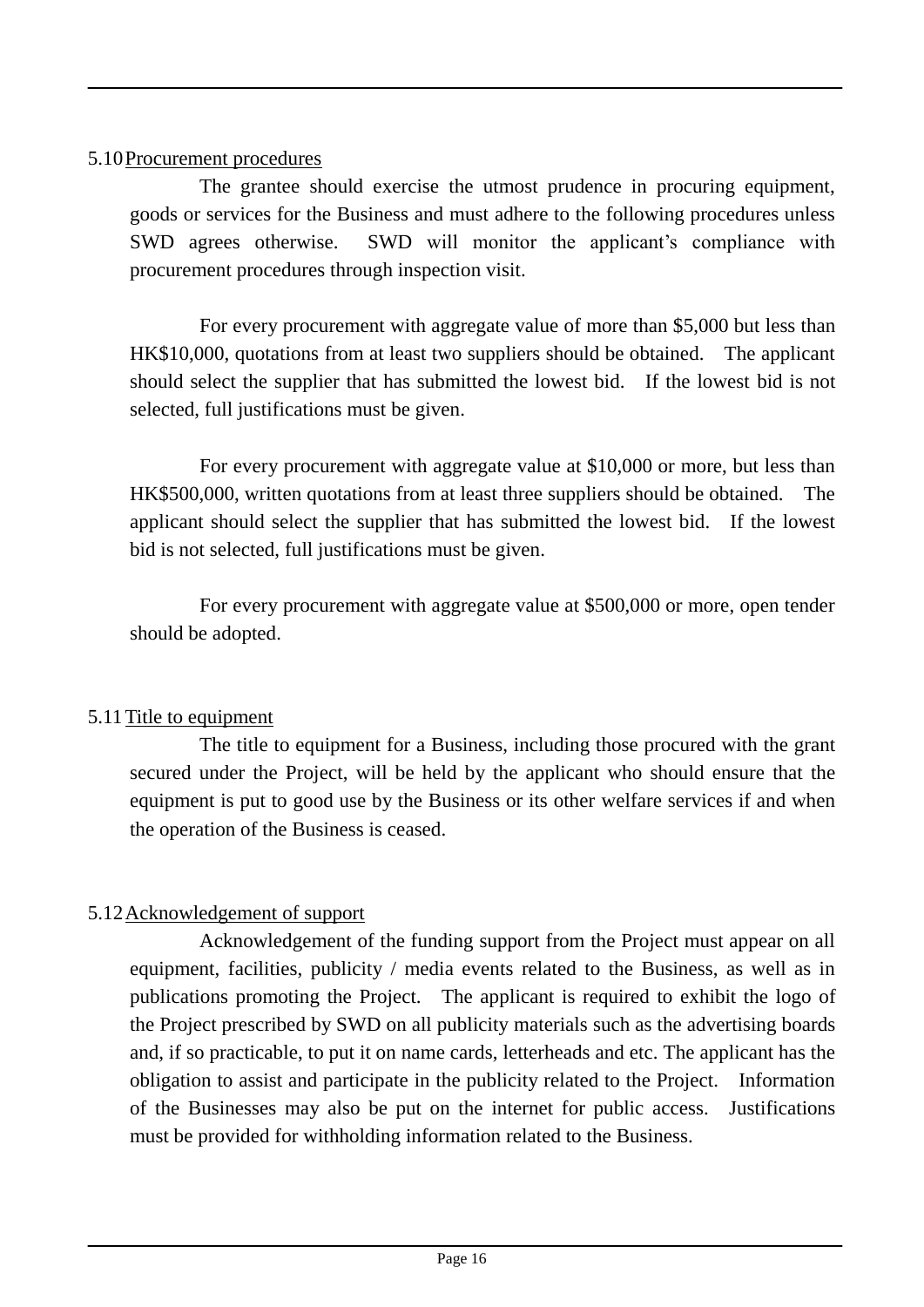#### 5.13Suspension or termination of funding support

Funding support may be suspended or terminated in accordance with the provisions contained in the agreement signed between the applicant and SWD.

# 5.14Cessation of business

If Business is determined to cease operation by the applicant within six years after its commencement, SWD should be informed through a prior notification right after such a decision is made. A report with details on how the assets of the Business will be put to good use for the benefit of welfare services and displacement arrangement for the so affected disabled employees should be submitted to SWD.

# 5.15Unauthorised expenses

The applicant should exercise the utmost prudence in the use of the grant for the Business. The grant should not be used to cover any costs which are not related to the Business.

# 5.16Return of unspent balance of operating grant

At the end of the first six years of operation of the Business, the applicant is required to return the unspent balance of the operating grant as shown in the progress report (subject to SWD's final calculation), if any, to SWD within two months. However, if the applicant intends to retain and use the unspent balance of the operating grant for financing the Business or other businesses funded under the Project, it should send a written request together with justifications to SWD for consideration as early as practicable after identification of such unspent balance. SWD will only consider justified proposals with concrete items that can be substantiated by invoices, receipts, employment and salary records, etc. Vague and unspecific items will not be considered. If the request is rejected, the grantee should return the unspent balance of the operating grant to SWD immediately.

The basis for calculation of the unspent balance of the operating grant is illustrated in the sample case in **Annex 5**.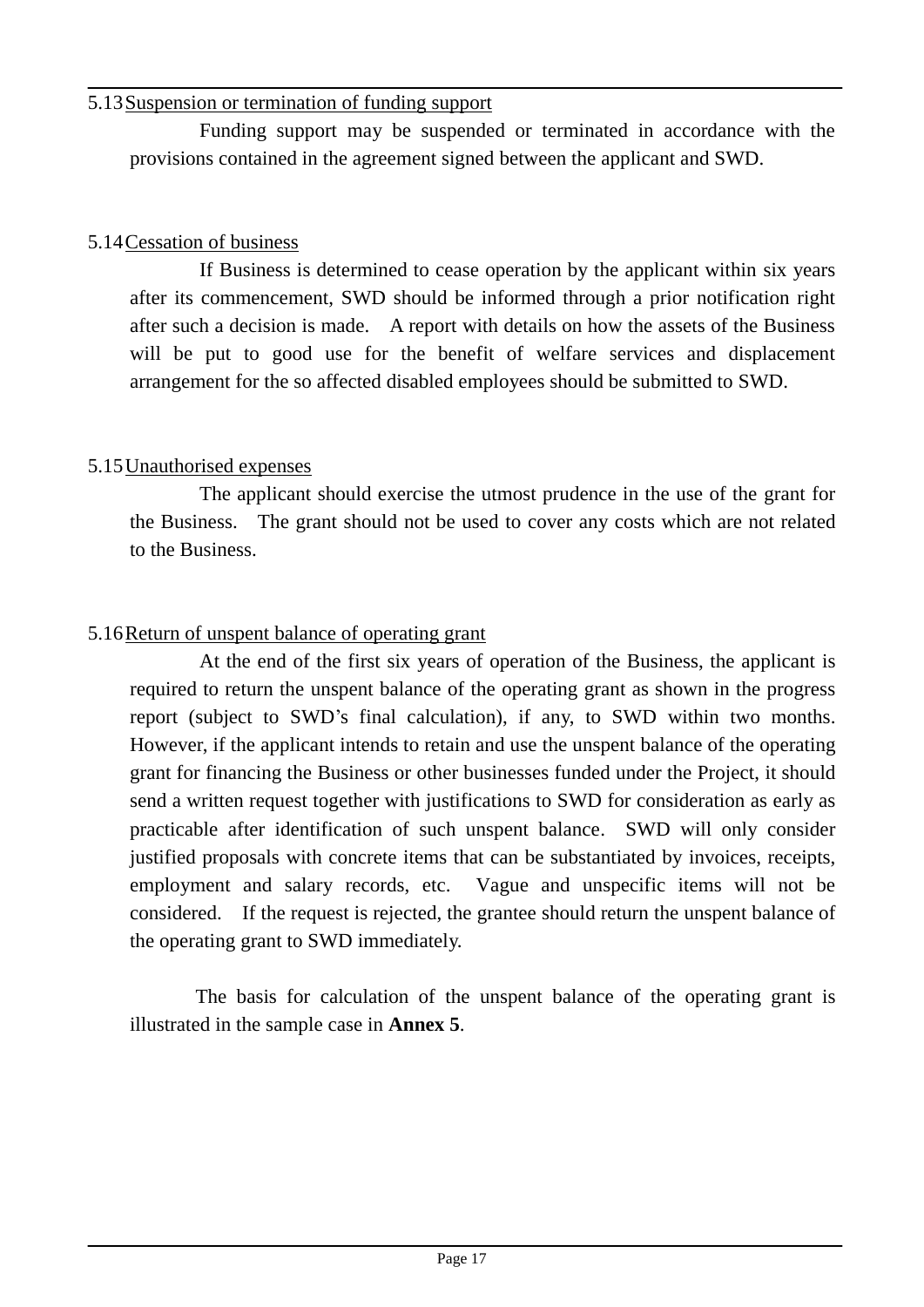# **Chapter 6 Assistance to Applicants during the Application Process**

6.1 Project Secretariat

Applicants may contact the Project Secretariat for enquiries and assistance in respect of the application to the Project.

| Address:                    | Room 503, 5/F, West Coast International Building<br>290-296 Un Chau Street<br>Sham Shui Po, Kowloon |
|-----------------------------|-----------------------------------------------------------------------------------------------------|
| Email Address:              | $\text{mcoreng}\textcircled{e}$ swd.gov.hk                                                          |
| Web-site:                   | www.swd.gov.hk                                                                                      |
| Enquiry Tel. No.: 3586 3594 |                                                                                                     |

#### 6.2 Marketing Consultancy Office (Rehabilitation)

For advice on working out a business proposal, applicant may approach the MCO(R) for assistance.

| Address:                    | Room 503, 5/F, West Coast International Building<br>290-296 Un Chau Street<br>Sham Shui Po, Kowloon |
|-----------------------------|-----------------------------------------------------------------------------------------------------|
| <b>Email Address:</b>       | $\text{mcoreng}\,\omega$ swd.gov.hk                                                                 |
| Web-site:                   | www.mcor.swd.gov.hk                                                                                 |
| Enquiry Tel. No.: 3586 3446 |                                                                                                     |

\*\*\* End \*\*\*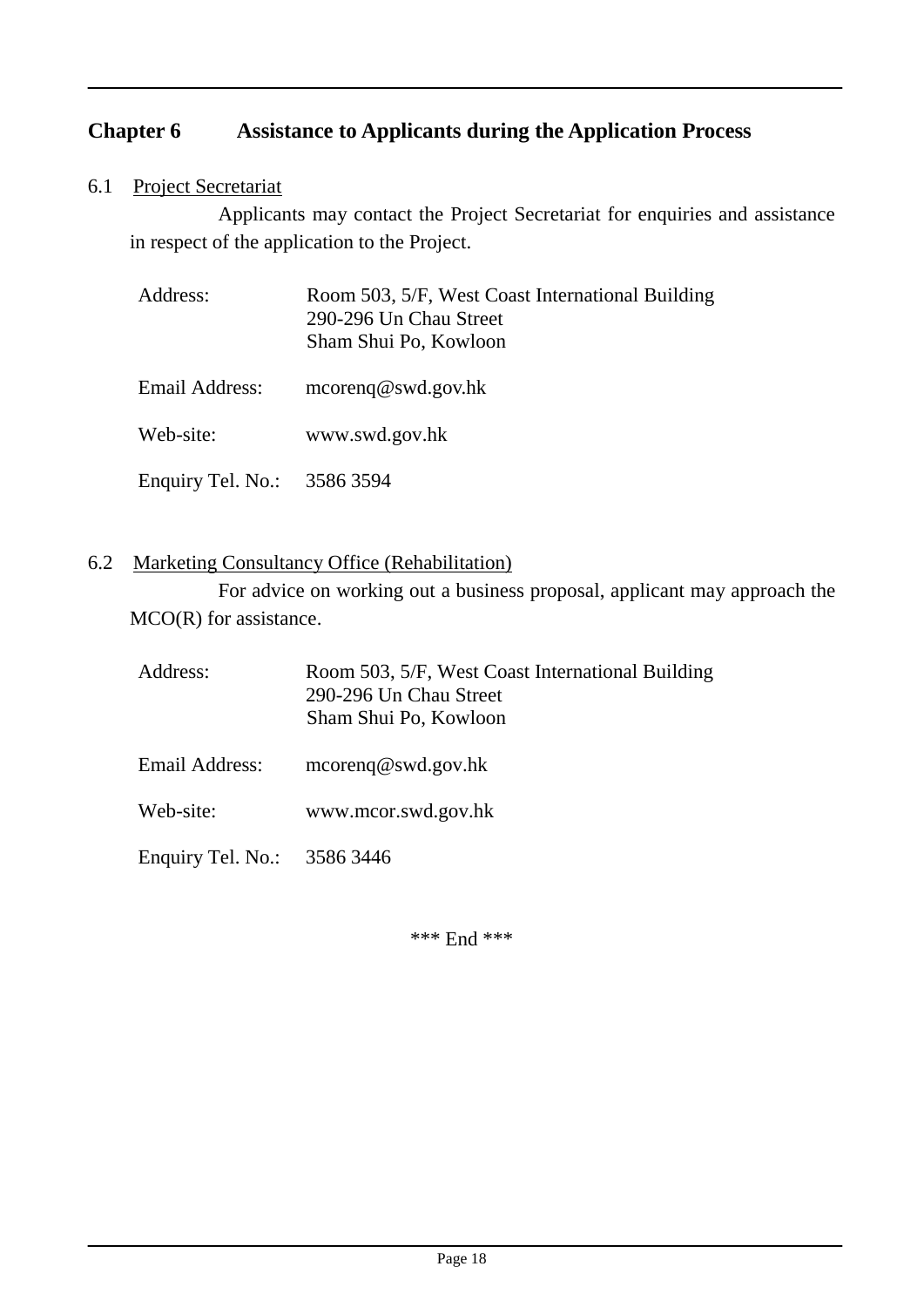# **Basis for Determining the Capital and Operating Grants**

# (a) Basis for Determining the Capital Grant

The amount of capital grant for a business will be assessed on a case by case basis. In general, the capital grant should be sufficient to set up the business including the costs of purchase of furniture and equipment essentially for running the business, fitting out and renovation works for the premises, and special items such as a lump sum fee paid for a franchise.

# (b) Basis for Determining the Operating Grant

The projected net operating profit/loss in each of the initial three years of operation of a business is calculated by the cumulative operating profit and/or deficit of the consecutive four quarters within the year. In other words, if a business is projected to have net operating profits in any year within the initial three years of operation, no operating grant will be provided for that particular year. The sample case below illustrates the basis for calculation.

# Sample Case

Date of commencement of the business : 1 July 2017

| Year           | Quarter        | Projected Profit /<br>Projected Net |                       | Amount of              |
|----------------|----------------|-------------------------------------|-----------------------|------------------------|
|                |                | (Deficit) in the                    | Profit / (Deficit) in | <b>Operating Grant</b> |
|                |                | Quarter                             | the Year              | for the Year           |
|                |                | $(\$)$                              | $(\$)$                | $(\$)$                 |
| $\mathbf{1}$   | $\mathbf{1}$   | (227,000)                           |                       | 281,000                |
|                | $\overline{2}$ | (147,000)                           |                       |                        |
|                | 3              | 75,000                              | (281,000)             |                        |
|                | 4              | 18,000                              |                       |                        |
| $\overline{2}$ | 5              | (112,000)                           |                       | 107,000                |
|                | 6              | 50,000                              |                       |                        |
|                | 7              | (70,000)                            | (107,000)             |                        |
|                | 8              | 25,000                              |                       |                        |
| 3              | 9              | (30,000)                            |                       |                        |
|                | 10             | 65,000                              |                       | N <sub>il</sub>        |
|                | 11             | (15,000)                            | 100,000               |                        |
|                | 12             | 80,000                              |                       |                        |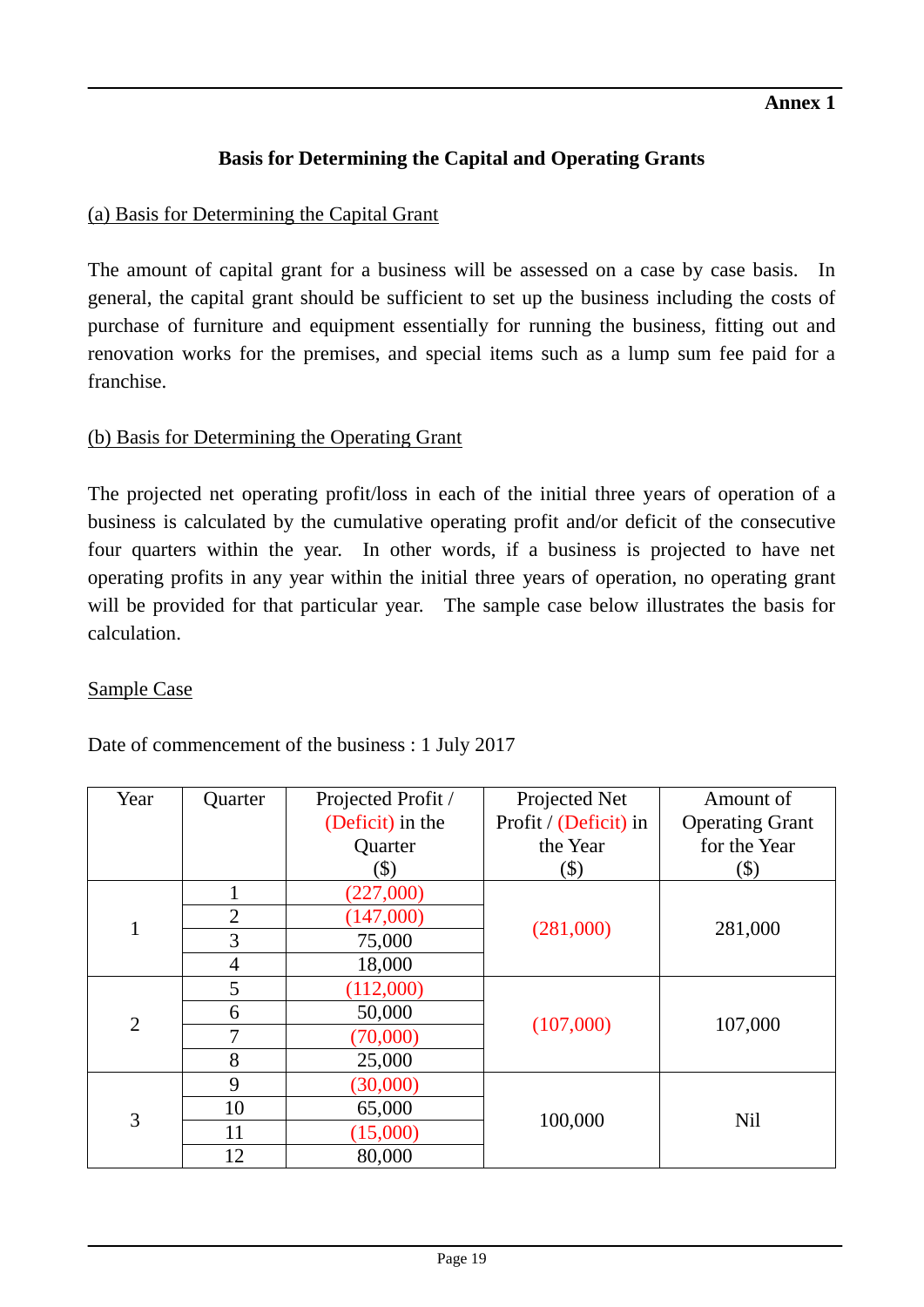Amount of operating grant for this business  $$281,000 + $107,000 = $388,000$ 

Length of funding period for this business Two years from 1 July 2017 to 30 June 2019.

Contract period for this business Six years from 1 July 2017 to 30 June 2023.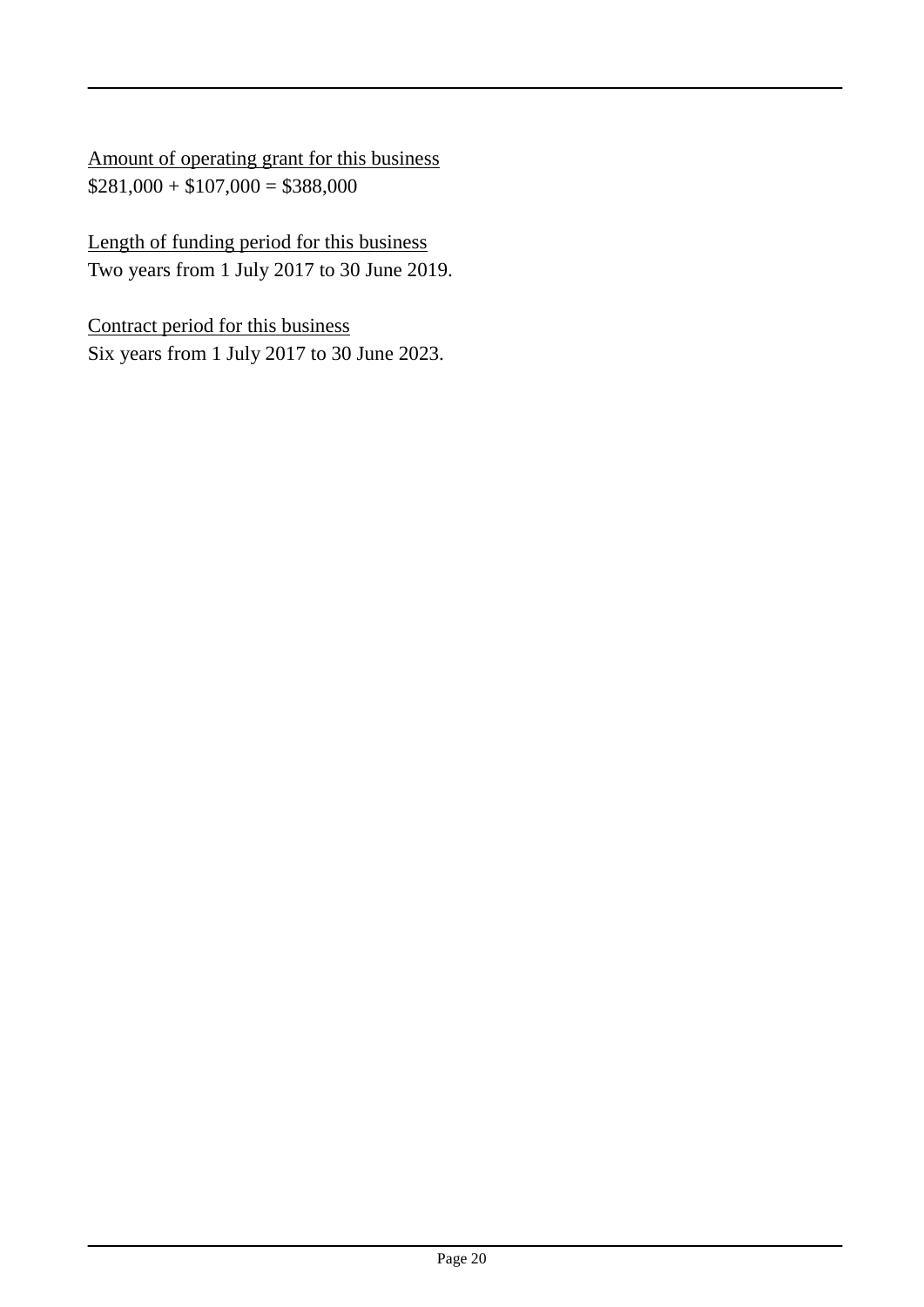# **Checklist for Preparation of Application Form**

- 1. Basic criteria of the applicant
	- (a) Bona-fide charitable NGOs with legal entities authorised to carry out business activities in Hong Kong Special Administrative Region
	- (b) Tax-exempted status under Section 88 of the Inland Revenue Ordinance (Cap.112)
	- (c) For applicant not receiving subventions from SWD, it should have active engagement in welfare and charitable activities for at least two years before submission of the application
- 2. Benefits to persons with disabilities
	- (a) The proposed business is suitable for employment of persons with disabilities
	- (b) At least 50% of the number of employees should be persons with disabilities
	- (c) The availability of potential employees with disabilities for the business
	- (d) Reasonable proportion of salary of employees with disabilities in the payroll
	- (e) Value-added elements of the business (optional) e.g. providing training opportunities for persons with disabilities
- 3. Viability of the business
	- (a) Nature of the business
	- (b) Potential customers
	- (c) Market analysis
		- 4 Ps ( Product, Price, Place & Promotion)
		- 4 Cs (Customer, Cost to the customer, Convenience & Communication)
		- SWOT (Strengths, Weaknesses, Opportunities & Threats)
		- Competitive edge that makes the business survive in the market
	- (d) Financial analysis
		- Must be self-sustaining after the three years following the date of commencement
		- Sales projection should be supported with rationale
		- Capital and operating expenses should be justified
		- Other financial arrangement such as cash flow management, tide-over arrangement for payment of capital expenditure before reimbursement, etc.
	- (e) Operational arrangement such as procurement, logistic, staff roster, etc.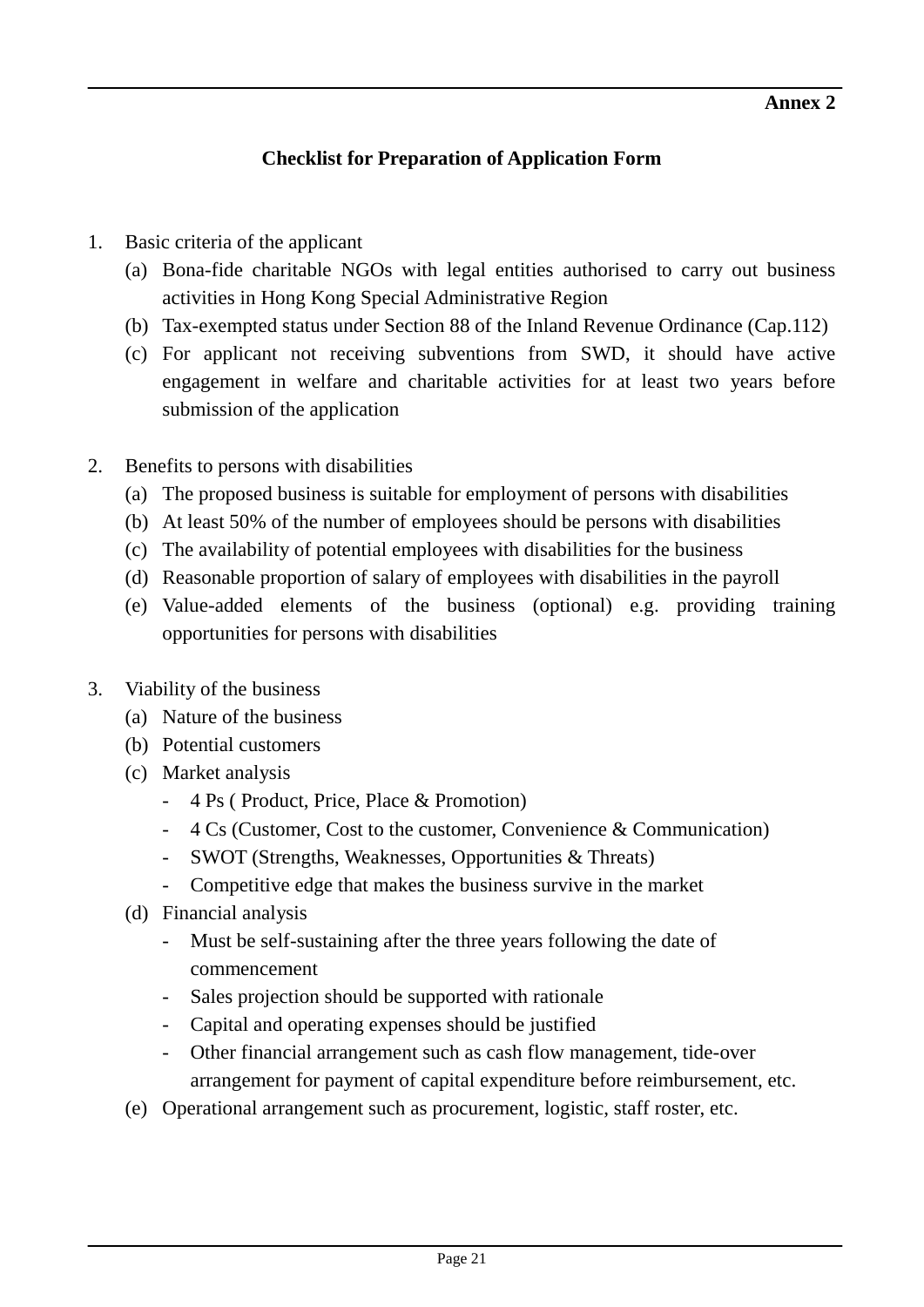# 4. Manpower

- (a) State the maximum number of disabled employee to be recruited
- (b) State the job specification, qualification required, number of working hours/day/week/month and salary in hour/month for each post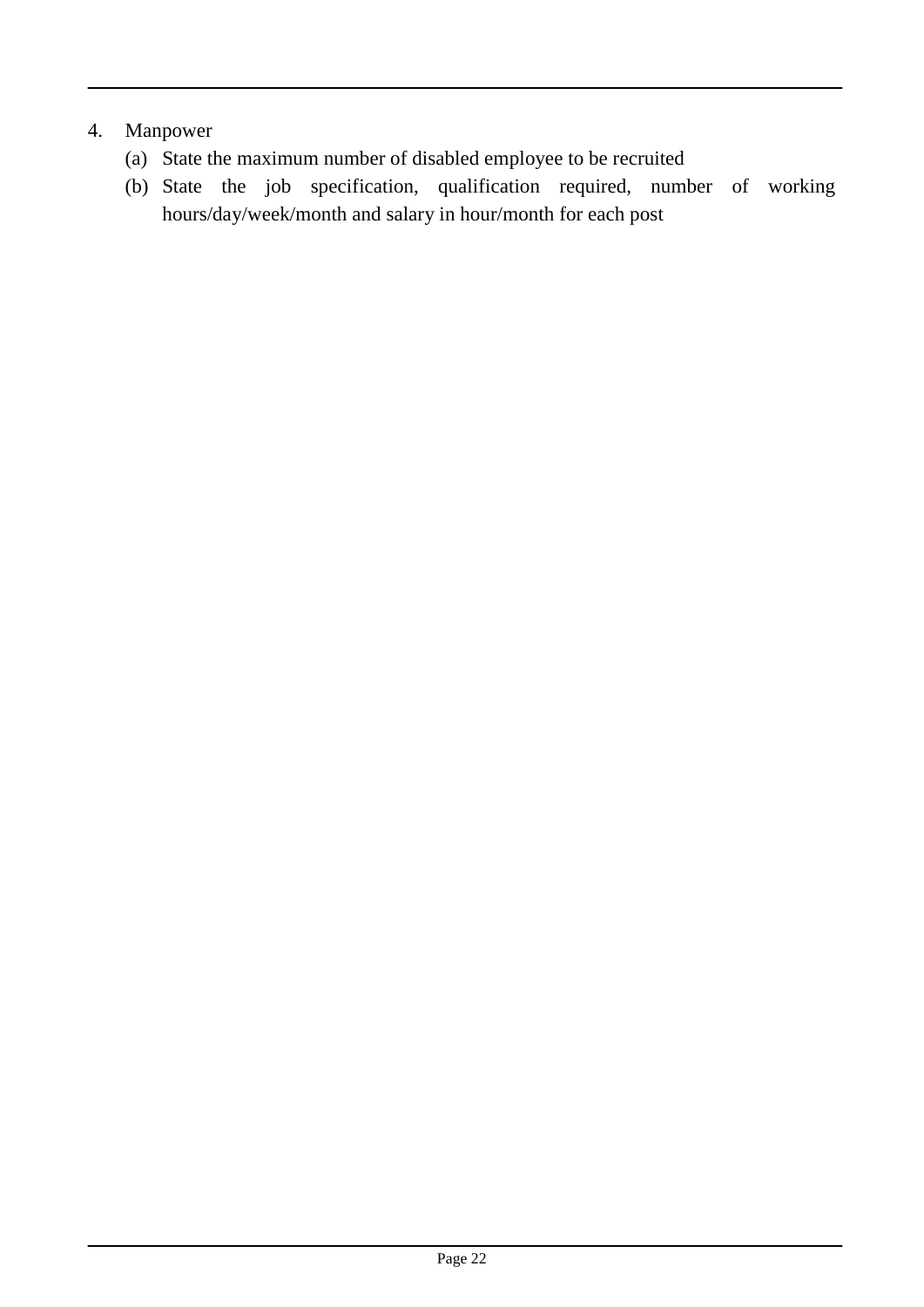# **Checklist for Preparation of Appendices 1 - 4**

#### 1. Appendix 1

- (a) Sales Projection shall be supported by the basis of calculation with rationale and the information shall be provided in remark at Appendix 1 or supplementary sheet.
- (b) If the business offering more than one type of product / service, Sales Projection, Cost of Sales and Gross Profit of each type of product / service shall be listed separately.
- (c) For any products/sales with seasonal factors, the information shall be provided at Remark at Appendix 1 or supplementary sheet with calculation reflected at Appendix 1a, 1b and 1c.
- 2. Appendix 1a, 1b, 1c
	- (a) The list of income and operating expenses must be the same as Appendix 1.
	- (b) The total for year 1, year 2 and year 3 in Appendix 1a, 1b and 1c must be filled.

#### 3. Appendix 2 ( Sheet 1, Sheet 2, Sheet 3)

(a) The Operating Grant will be calculated on the sum of loss in each quarter and payment will be at the  $1<sup>st</sup>$  month of the quarter. If there is profit in the following quarter, only the net balance on the loss amount will be paid to the business. The sample case below illustrates the basis for calculation.

Sample case

| Year           | Appendices $1a-1c$ |                      | Appendix 2 Sheets 1 - 3 |                        |
|----------------|--------------------|----------------------|-------------------------|------------------------|
|                | Quarter            | Profit / $(Loss)$ in | Month                   | Payment of             |
|                |                    | the Quarter          |                         | <b>Operating Grant</b> |
|                |                    | (\$)                 |                         | (\$)                   |
|                |                    | (227,000)            | 1 <sub>st</sub>         | 227,000                |
|                | 2                  | (147,000)            | 4 <sup>th</sup>         | 54,000                 |
|                | 3                  | 75,000               | 7 <sup>th</sup>         |                        |
|                | 4                  | 18,000               | $10^{\text{th}}$        |                        |
| $\overline{2}$ | 5                  | (112,000)            | $13^{\text{th}}$        | 62,000                 |
|                | 6                  | 50,000               | $16^{\text{th}}$        |                        |
|                | 7                  | (70,000)             | 19 <sup>th</sup>        | 45,000                 |
|                | 8                  | 25,000               | 22 <sup>nd</sup>        |                        |
| 3              | 9                  | (30,000)             | $25^{\text{th}}$        | 0                      |
|                | 10                 | 65,000               | 28 <sup>th</sup>        |                        |
|                | 11                 | (15,000)             | 31 <sup>st</sup>        |                        |
|                | 12                 | 80,000               | 34 <sup>th</sup>        |                        |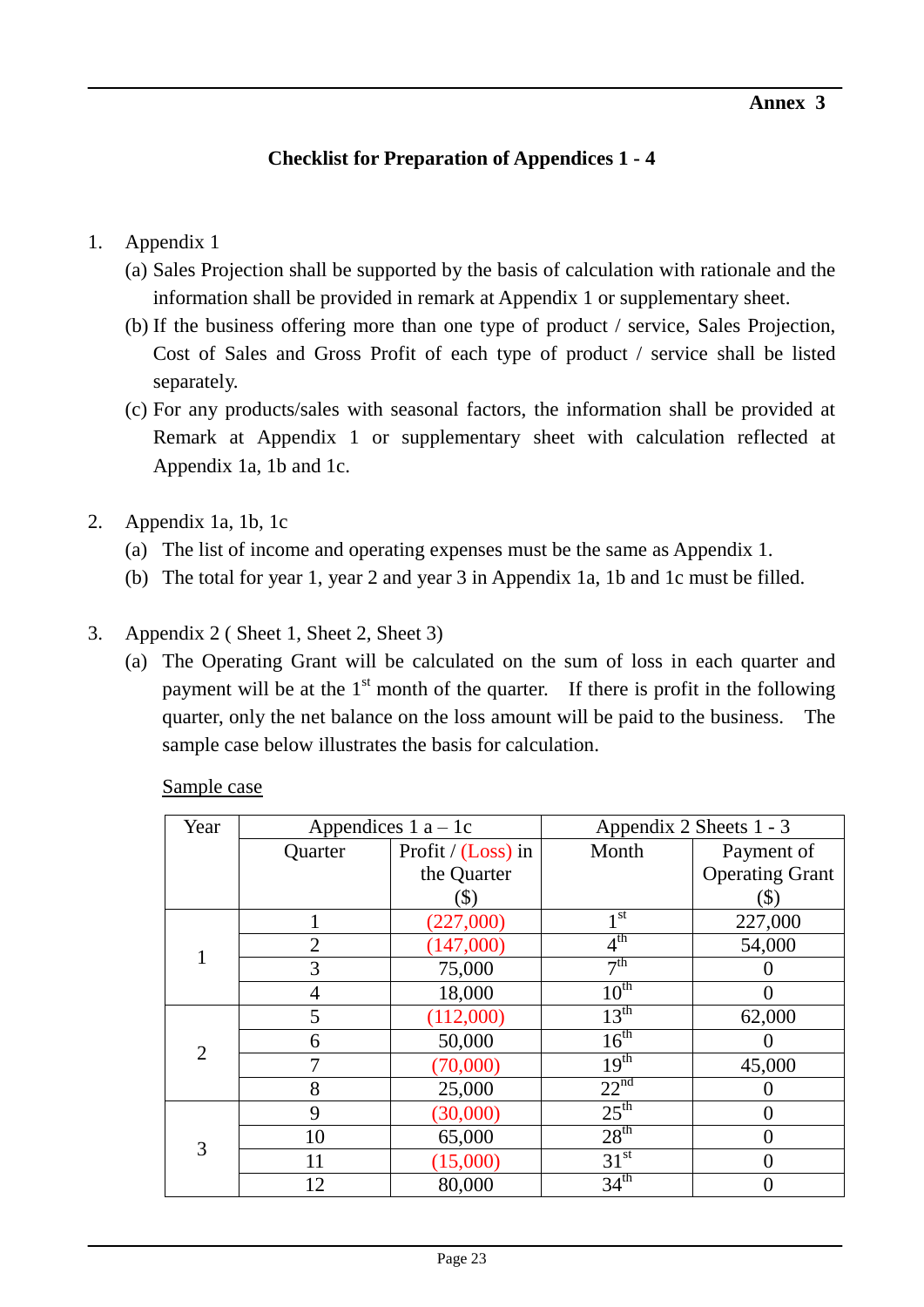- (b) As payment of the grant for the capital expenditure will be made on a reimbursement basis, tide-over arrangement from the grantee must be prepared on financial support for the capital expenditure and other expenses, such as settlement of purchase and operation expenses. The amount of tide-over grant for payment of capital expenditure before reimbursement must be indicated in the grantee's financial support item.
- (c) Negative balance of cash flow is not allowed.
- 4. Appendix 3
	- (a) The number of staff should be equal to the number of employees, no matter they are full-time staff or part-time staff. If there are 4 part-time staff, the number of staff shall be 4 instead of 2.
	- (b) If there is any change of number of employees that affects the ratio of number or salary of disabled employees, separate table shall be provided to reflect the change.
	- (c) The percentage of MPF must be stated.
	- (d) Please state the percentage of annual increment. If there are different annual increments for different posts, separate tables shall be prepared to reflect the ratio of salary of the disabled employees.
- 5. Appendix 4
	- (a) The capital expenditure shall be categorised into renovation, furniture, equipment and others.
	- (b) For capital expenditure on renovation, quotation with breakdown of renovation items shall be provided.
	- (c) For capital expenditure on furniture, equipment and others, all the items must be listed with quantity. Moreover, for proposed item with unit price of \$20,000 or above, quotation shall be provided.
	- (d) Reasonable amount of sundries or miscellaneous items are acceptable under capital expenditure but any inventory items with value of \$1,000 or above and electrical appliances shall not be regarded as sundries or miscellaneous items.
- 6. Accuracy and Consistency of Figures
	- (a) The amount shown in all appendices shall be in the nearest dollar.
	- (b) Please be alert on the usage of formula in Excel file which might lead to error in summation. The summation of figures in all the appendices must be correct.
	- (c) All the figures in different appendices must tally.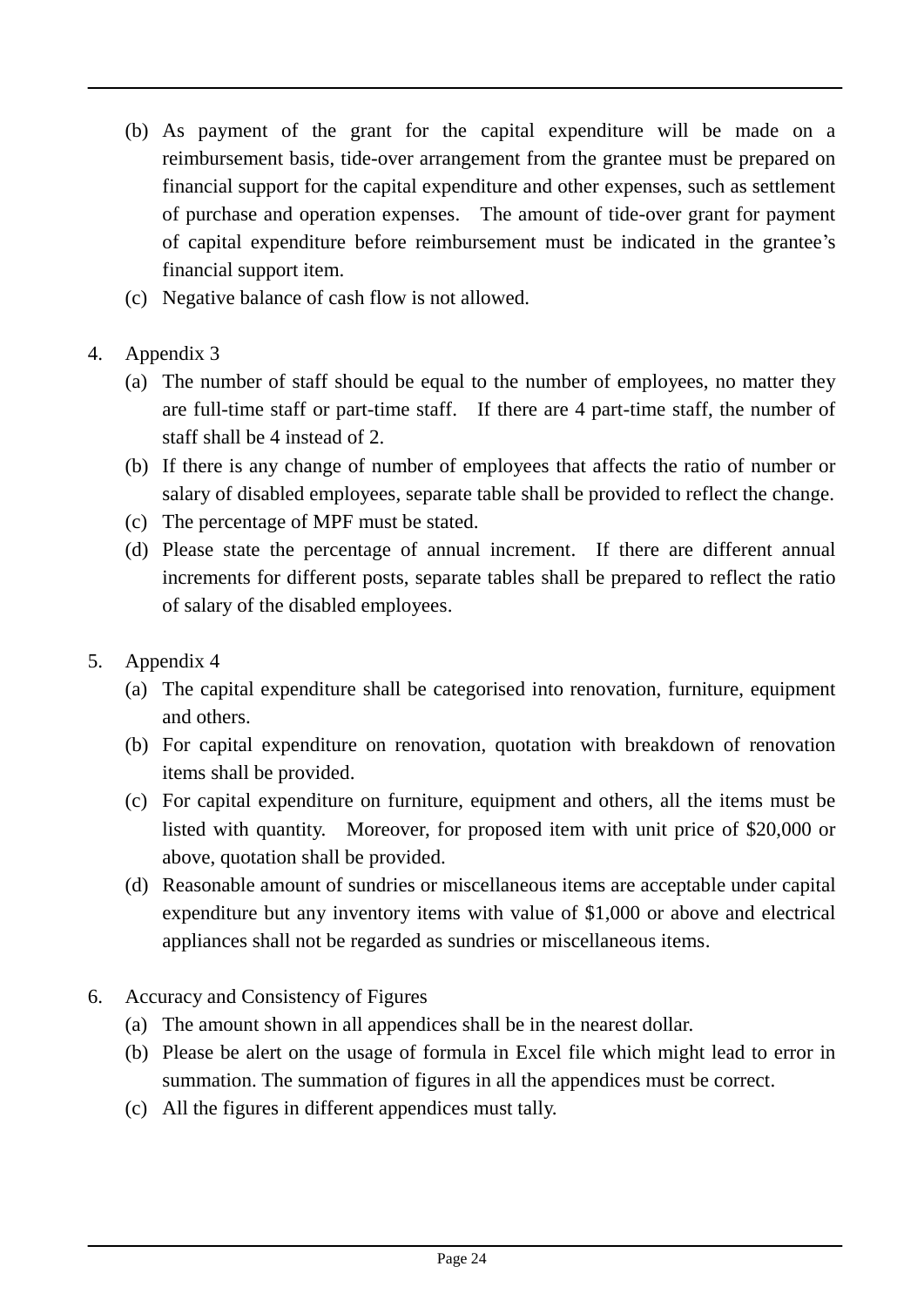# **Checklist for Submission of Application**

- 1. Complete the Application Form and Appendices 1- 4.
- 2. Provide supporting documents for the application
	- (a) Leasing agreement, if any (application with proposed venue of business having a leasing period of less than three years will normally not be considered)
	- (b) Layout plan (with all capital items shown in the layout plan)
	- (c) Quotation for capital item costs over \$20,000
	- (d) Any other documents which can support the application
- 3. Provide supporting documents to confirm the eligibility of the applicant
	- (a) Certificate of Incorporation
	- (b) Memorandum and Articles of Association
	- (c) Letter from Inland Revenue Department to confirm its tax-exempted status
	- (d) Latest Annual Return to Company Registry
	- (e) Audit Report (latest three years prior to submission of application)
	- (f) For applicant not receiving subvention from SWD, documentary proof of an active engagement in welfare and charitable activities for at least two years before the submission of the applications
	- (g) If the Business is operated by the applicant's subsidiary that has not been exempted from tax under Section 88 of the Inland Revenue Ordinance (Cap. 112), documentary proof of the wholly-owned subsidiary relationship with the applicant and Business Registration Certificate of the subsidiary